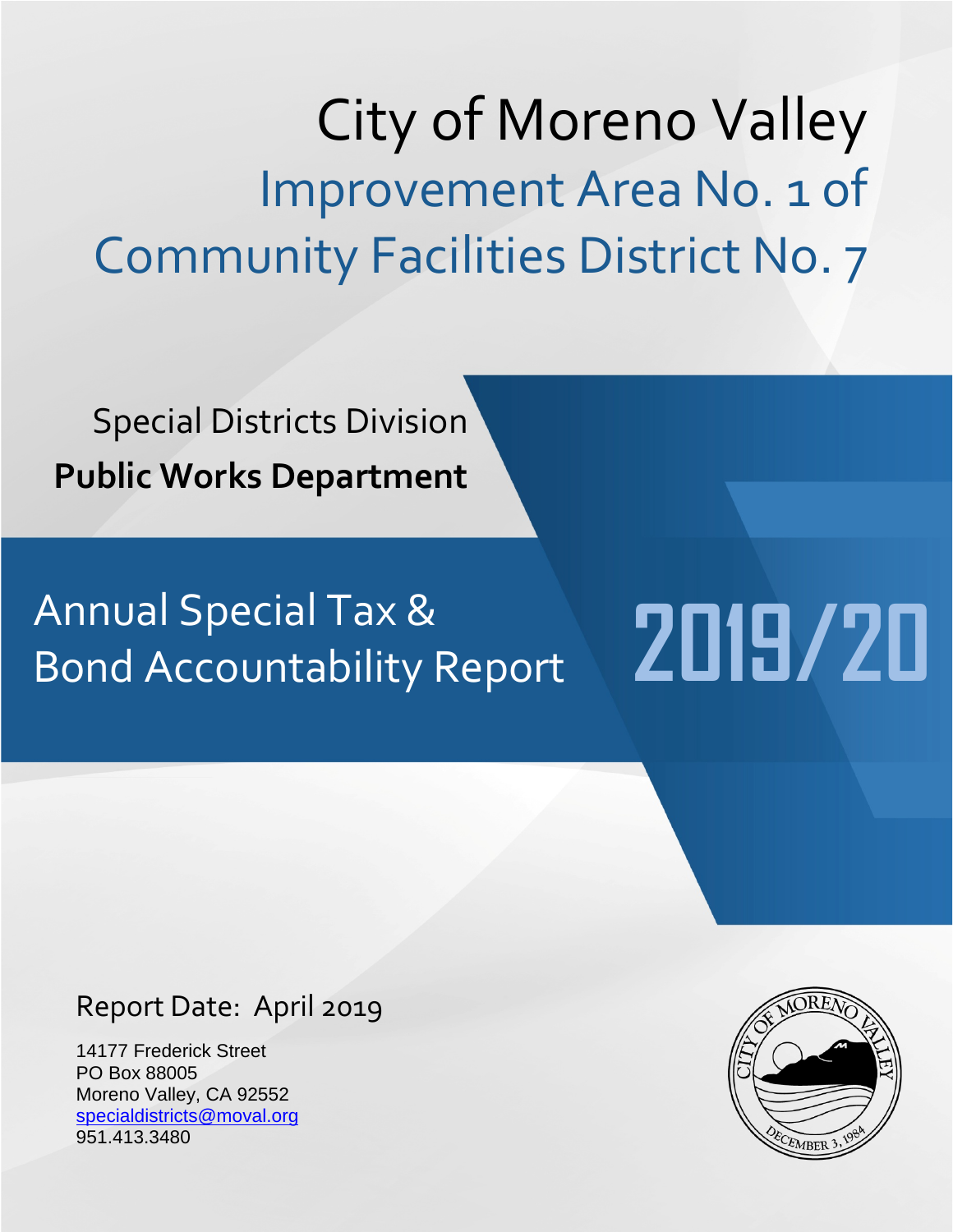## **TABLE OF CONTENTS**

| I.                 |    |           |                                               |  |
|--------------------|----|-----------|-----------------------------------------------|--|
|                    |    |           |                                               |  |
|                    | В. |           |                                               |  |
|                    |    |           |                                               |  |
|                    |    | ii.       |                                               |  |
|                    |    |           |                                               |  |
|                    |    |           |                                               |  |
|                    |    |           |                                               |  |
|                    |    |           |                                               |  |
|                    |    |           |                                               |  |
| П.                 |    |           |                                               |  |
|                    |    |           |                                               |  |
|                    |    |           |                                               |  |
|                    |    |           |                                               |  |
|                    |    | i.        |                                               |  |
|                    |    | ii.       |                                               |  |
|                    |    | iii.      |                                               |  |
|                    |    | iv.       |                                               |  |
|                    |    |           |                                               |  |
|                    |    | v.<br>vi. |                                               |  |
|                    |    | vii.      |                                               |  |
|                    |    | viii.     |                                               |  |
|                    |    |           |                                               |  |
|                    |    |           |                                               |  |
| Ш.                 |    |           | COMPUTATION OF THE SPECIAL TAX REQUIREMENT  9 |  |
|                    |    |           |                                               |  |
|                    |    | i.        |                                               |  |
|                    |    | ii.       |                                               |  |
|                    |    | iii.      |                                               |  |
|                    |    | iv.       |                                               |  |
|                    |    | v.        |                                               |  |
|                    |    |           |                                               |  |
| IV.                |    |           |                                               |  |
|                    |    |           |                                               |  |
|                    |    |           |                                               |  |
|                    |    | ı.        |                                               |  |
|                    |    | ii.       |                                               |  |
|                    |    |           |                                               |  |
|                    |    |           |                                               |  |
|                    |    |           |                                               |  |
| <b>Appendix A:</b> |    |           |                                               |  |
| <b>Appendix B:</b> |    |           |                                               |  |
|                    |    |           |                                               |  |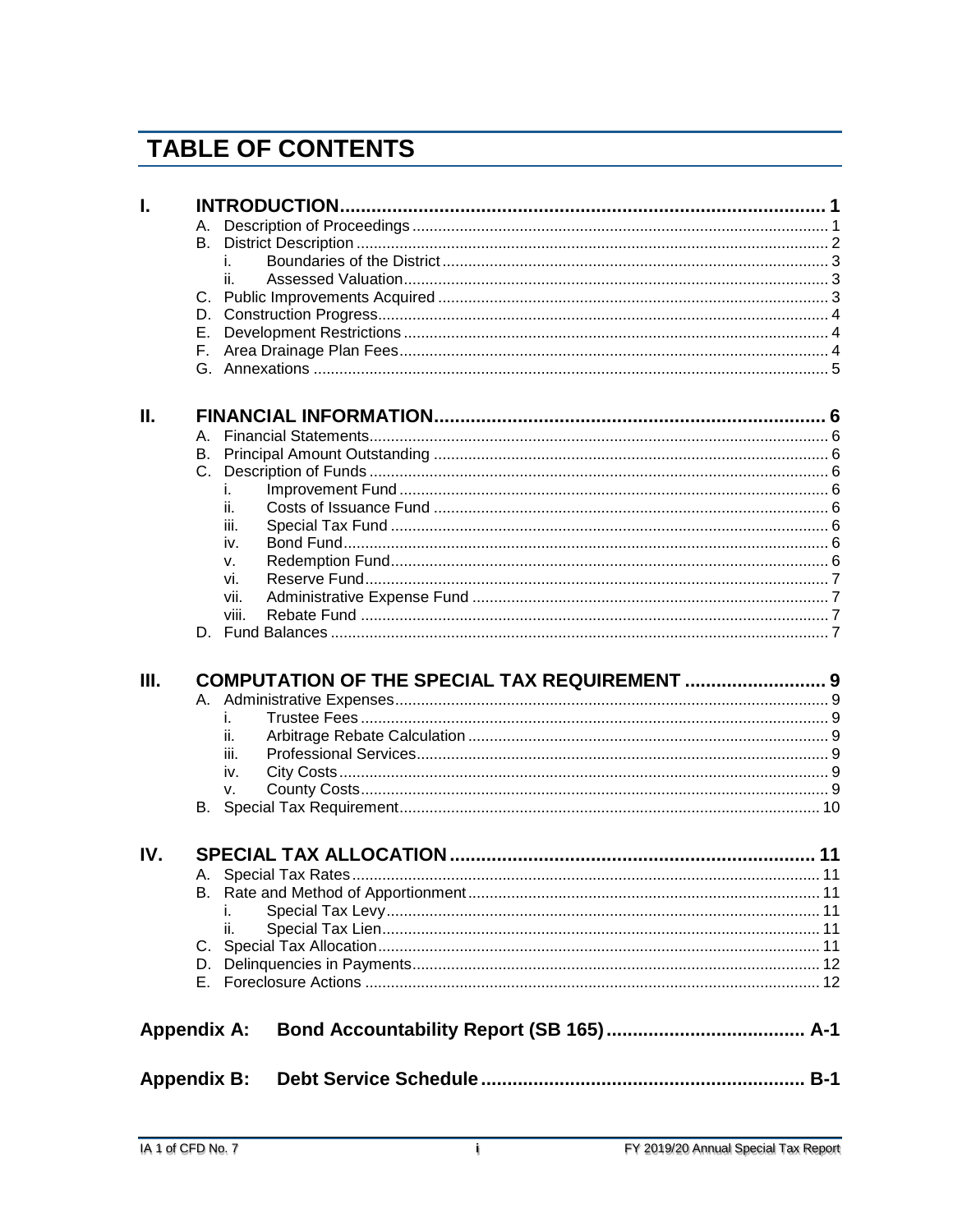| Appendix D: Boundaries of Future Annexation Area of IA No. 1  D-1 |
|-------------------------------------------------------------------|

### **TABLES**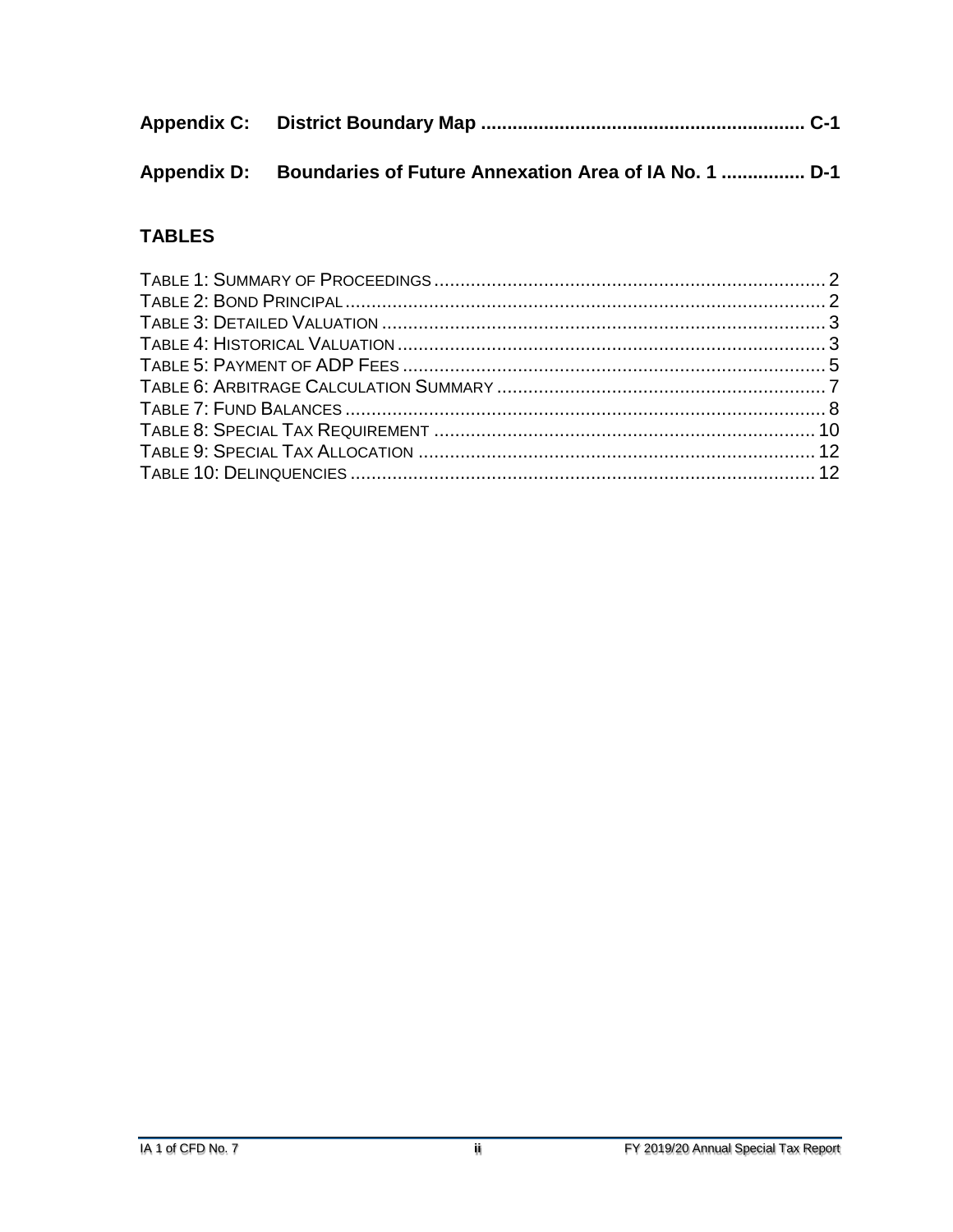## **LIST OF PARTICIPANTS**

#### **IA No. 1 of CFD No. 7 Special Tax Bonds Series 2016**

#### **City Contacts Underwriter**

Marshall Eyerman Sara Brown Sara Brown Sara Brown Sara Brown Sara Brown Sara Brown Chief Financial Officer/City Treasurer Stifel, Nicolaus & Company, Inc.<br>14177 Frederick Street Street Cone Montaomery Street. 35th Floor P.O. Box 88005 San Francisco, California 94104 Moreno Valley, CA 92552-0805 **415.364.6872** 951.413.3021 [sbrown@stifel.com](mailto:sbrown@stifel.com) [marshalle@moval.org](mailto:richardt@moval.org)

Candace E. Cassel Moreno Valley, CA 92552-0805

#### **Bond Counsel Trustee**

William Bothwell, Esq. **Dania D. Samai** Dania D. Samai D. Samai Orrick Herrington & Sutcliffe LLP Wells Fargo Bank, N. A. 777 S. Figueroa Street, Suite 3200 Corporate Trust Services Los Angeles, California 90017 213.612.2403 Fifth Floor, Suite 5A [wbothwell@orrick.com](mailto:wbothwell@orrick.com) **Los Angeles, CA 90071** 

One Montgomery Street, 35th Floor

#### **Financial Advisor**

Special Districts Division Manager James V. Fabian 14177 Frederick Street Figure 7 Fieldman, Rolapp & Associates P.O. Box 88005 <br>Moreno Valley, CA 92552-0805 19900 MacArthur Boulevard, Suite 1100 951.413.3480 949.660.7300 [candacec@moval.org](mailto:candacec@moval.org) [jfabian@fieldman.com](mailto:jfabian@fieldman.com)

213.253.7516 [dania.d.samai@wellsfargo.com](mailto:dania.d.samai@wellsfargo.com)

#### **Disclosure Counsel Special Tax Consultant/Dissemination Agent**

Brad Neal, Esq. Willdan Financial Services Stradling Yocca Carlson & Rauth 27368 Vía Industria No. 200 660 Newport Center Drive, Suite 1600 Temecula, California 92590 Newport Beach, CA 92660 951.587.3500 949.725.4164 [www.willdan.com](http://www.willdan.com/) [bneal@sycr.com](mailto:bneal@sycr.com)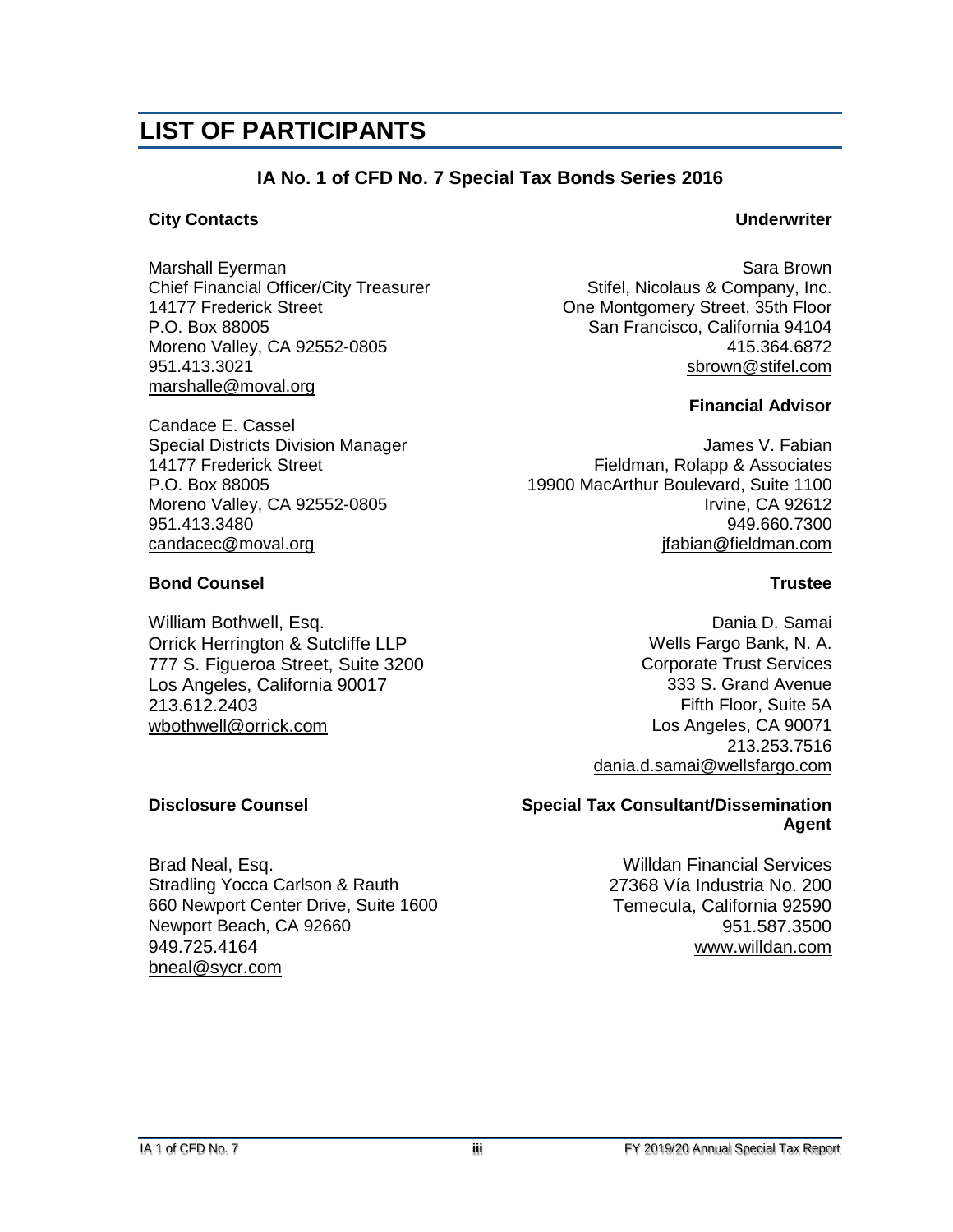## <span id="page-4-0"></span>**I. INTRODUCTION**

#### **A. DESCRIPTION OF PROCEEDINGS**

<span id="page-4-1"></span>The City of Moreno Valley (the "City") is located approximately 66 miles east of Los Angeles and 100 miles north of San Diego, California. The City is approximately 51.5 square miles, located in the western portion of Riverside County, surrounded by the Cities of Riverside and Perris, March Air Reserve Base, and Lake Perris.

Pursuant to an Official Statement dated August 25, 2016, the Community Facilities District (CFD) No. 7 of the City of Moreno Valley (the "District") issued \$3,265,000, Special Tax Bonds, Series 2016 (the "Bonds"). Proceeds of the Bonds were used to refinance certain public facilities and issuance costs with respect to the development within Improvement Area (IA) No. 1 of the District ("Improvement Area No. 1" or "IA No. 1").

The Bonds are special obligations of the District, secured by special taxes (the "Special Tax") levied on the taxable properties within the District, payable solely from Net Special Tax Revenues pledged pursuant to an Indenture dated September 1, 2016. Neither the faith and credit nor the taxing power of the City, the County, the State of California, or any political subdivision thereof, is pledged to the payment of the Bonds. Except for the Special Taxes, no other taxes are pledged to the payment of the Bonds. The Bonds are not general or special obligations of the City or general obligations of the District, but are special obligations of the District payable exclusively from Special Taxes and amounts held under the Indenture, as more fully described in the Official Statement.

On June 24, 2008, the City Council formed CFD No. 7, with IA No. 1, IA No. 2, and IA No. 3, each with its own Rate and Method of Apportionment (RMA). The District was originally formed to finance the acquisition of street improvements and Flood Control Facilities (as defined further in the RMA and herein). Individual IAs were established so property owners within each IA could construct public improvements to facilitate future development within their IA and issue bonds specific to those public improvements. IA No. 2 was dissolved at the property owner's request in 2012 and the property owners in IA No. 3 are not expected to request issuance of bonds to finance their public improvements.

For further information concerning the City, District, or Bonds, reference is made to the Official Statement of the Bonds.

Listed below are the pertinent actions regarding the District and the Bonds.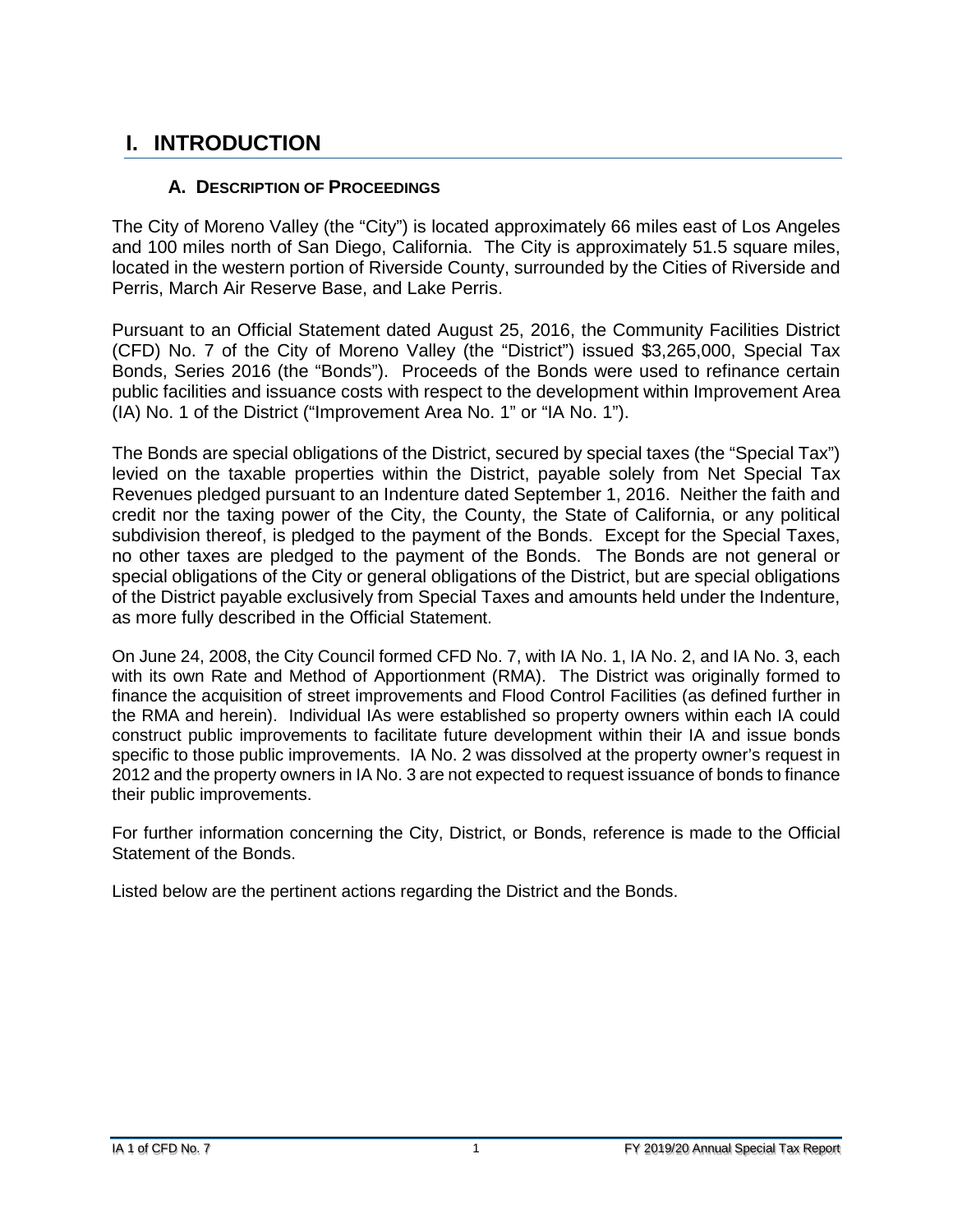#### **Table 1: Summary of Proceedings**

<span id="page-5-1"></span>

| IA No. 1 of CFD No. 7                                       |               |                 |  |  |  |  |
|-------------------------------------------------------------|---------------|-----------------|--|--|--|--|
| <b>Document</b>                                             | <b>Number</b> | <b>Date</b>     |  |  |  |  |
| IResolution of Formation                                    | 2008-82       | June 24, 2008   |  |  |  |  |
| Resolution of Consideration to Amend the RMA and Boundaries | 2016-30       | May 17, 2016    |  |  |  |  |
| Resolution Approving the Amended and Restated RMA           | 2016-50       | June 21, 2016   |  |  |  |  |
| Ordinance Authorizing the Levy of a Special Tax             | 911           | July 5, 2016    |  |  |  |  |
| Resolution Authorizing the Issuance of Bonds                | 2016-64       | August 16, 2016 |  |  |  |  |

| IA No. 1 of CFD No. 7 Special Tax Bonds Series 2016 |                    |
|-----------------------------------------------------|--------------------|
| Date of Bond Issue (Dated Date)                     | September 15, 2016 |
| Date of Bond Maturity                               | September 1, 2047  |
| Amount of Bond Issue                                | \$3,265,000        |
| <b>Bond Rating</b>                                  | Not Rated          |

#### **Table 2: Bond Principal**

<span id="page-5-2"></span>

| IA No. 1 of CFD No. 7 Special Tax Bonds Series 2016 |               |                         |      |               |    |                         |  |  |
|-----------------------------------------------------|---------------|-------------------------|------|---------------|----|-------------------------|--|--|
| Year                                                | <b>CUSIP*</b> | <b>Principal Amount</b> | Year | <b>CUSIP*</b> |    | <b>Principal Amount</b> |  |  |
| 2018                                                | 616865 EU1    | \$75,000                | 2028 | 616865 FG1    | \$ | 90,000                  |  |  |
| 2019                                                | 616865 EV9    | 75,000                  | 2029 | 616865 FH9    |    | 95,000                  |  |  |
| 2020                                                | 616865 EW7    | 75,000                  | 2030 | 616865 FJ5    |    | 95,000                  |  |  |
| 2021                                                | 616865 EX5    | 80,000                  | 2031 | 616865 FK2    |    | 100,000                 |  |  |
| 2022                                                | 616865 EY3    | 80,000                  | 2032 | 616865 FL0    |    | 100,000                 |  |  |
| 2023                                                | 616865 EZ0    | 80,000                  | 2033 | 616865 FM8    |    | 105,000                 |  |  |
| 2024                                                | 616865 FA4    | 85,000                  | 2034 | 616865 FN6    |    | 110,000                 |  |  |
| 2025                                                | 616865 FB2    | 85,000                  | 2035 | 616865 FP1    |    | 110,000                 |  |  |
| 2026                                                | 616865 FE6    | 85,000                  | 2039 | 616865 FC0    |    | 480,000                 |  |  |
| 2027                                                | 616865 FF3    | 90,000                  | 2047 | 616865 FD8    |    | 1,170,000               |  |  |

<span id="page-5-0"></span>\*Committee on Uniform Security Identification Procedures (CUSIP)

#### **B. DISTRICT DESCRIPTION**

Improvement Area No. 1 is located east of Interstate 215 and south of State Route 60 in the City. Zone 1 is located south of San Michele Road, east of Heacock Street, north of Nandina Avenue, and west of Indian Street. Zone 2 includes the property north of San Michele Road, south of Cardinal Avenue, west of Indian Street, and east of Heacock Street.

Only Zone 2 is subject to the Special Tax per the Amended and Restated RMA. Zone 2 includes approximately 73.48 acres which have been fully developed into an approximately 1.25 million square foot, one story mezzanine warehouse currently being leased and operated as an Amazon.com "Fulfillment Center". The District was formed to finance certain public facilities and costs with respect to the development within the District.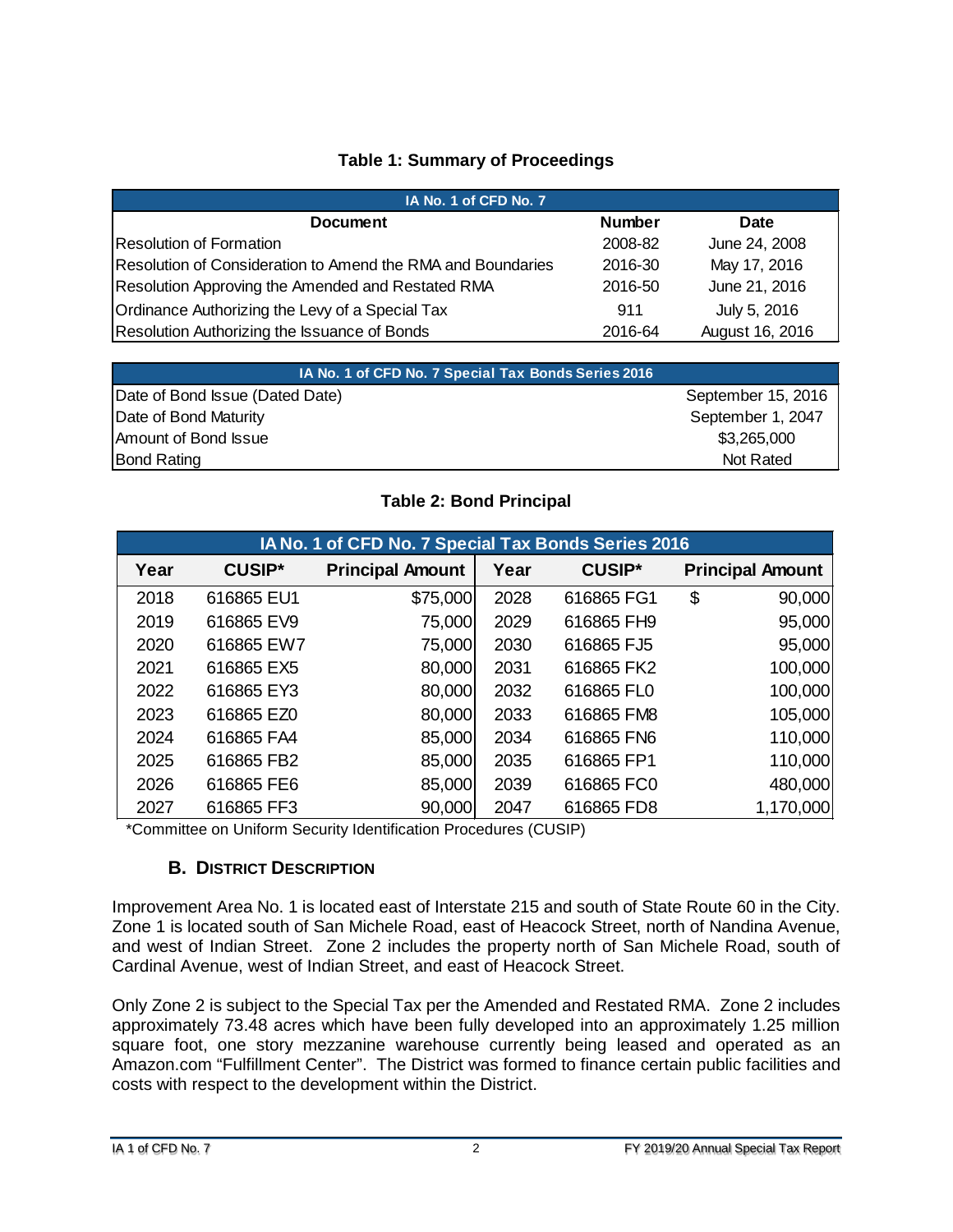#### **i. BOUNDARIES OF THE DISTRICT**

<span id="page-6-0"></span>The amended boundary map of Improvement Area No. 1 of the District was filed in the Riverside County Recorder's office, as Instrument No. 2016-0214732, on Page 79 of Book 74 of the Book of Maps of Assessment and Community Facilities Districts, which is also set forth in Appendix C of this report.

The boundary map for the Future Annexation Area for Improvement Area No. 1 of the District was filed in the Riverside County Recorder's office, as Instrument No. 2008-0265596, on Page 73 of Book 9 of the Book of Maps of Assessment and Community Facilities Districts, which is also set forth in Appendix D of this report.

#### **ii. ASSESSED VALUATION**

<span id="page-6-1"></span>The most recent assessed and historical assessed values for taxable property within the District is listed below

<span id="page-6-3"></span>

| <b>Current Assessor's</b><br><b>Parcel Number</b> | <b>Property Owner</b> | <b>Development</b><br><b>Status</b> | <b>Taxable</b><br><b>Acres</b> | 2019/20<br><b>Assessed Land</b><br><b>Value</b> |   | 2019/20<br>Assessed<br><b>Structure Value</b> | <b>Total 2019/20</b><br><b>Assessed Value</b> |
|---------------------------------------------------|-----------------------|-------------------------------------|--------------------------------|-------------------------------------------------|---|-----------------------------------------------|-----------------------------------------------|
| 316170018                                         | 215 LOGISTICS         | Undeveloped                         | $0.15 \,$ \$                   | 45,565                                          | S | ٠                                             | 45,565                                        |
| 316170020                                         | 215 LOGISTICS         | Undeveloped                         | 0.09                           | 27,354                                          |   | -                                             | 27,354                                        |
| 316170023                                         | 215 LOGISTICS         | <b>Developed</b>                    | 35.40                          | 9,504,718                                       |   | 42,966,449                                    | 52,471,167                                    |
| 316170025                                         | <b>1215 LOGISTICS</b> | <b>Developed</b>                    | 18.43                          | 6, 141, 150                                     |   | 22,767,680                                    | 28,908,830                                    |
| 316170026                                         | <b>1215 LOGISTICS</b> | <b>Developed</b>                    | 19.41                          | 6,462,960                                       |   | 3,232,108                                     | 9,695,068                                     |
| <b>Total</b>                                      |                       |                                     | 73.48 S                        | 22,181,747                                      | S | 68,966,237                                    | 91,147,984                                    |

#### **Table 3: Detailed Valuation**

#### **Table 4: Historical Valuation**

<span id="page-6-4"></span>

| <b>Fiscal Year</b> | Assessed          | <b>Assessed</b>        | <b>Total</b>          |  |  |
|--------------------|-------------------|------------------------|-----------------------|--|--|
|                    | <b>Land Value</b> | <b>Structure Value</b> | <b>Assessed Value</b> |  |  |
| 2015/16            | 20,588,397        | 63,376,989             | 83,965,386            |  |  |
| 2016/17            | 20,902,365        | 64,343,485             | 85,245,850            |  |  |
| 2017/18            | 21,320,409        | 65,630,353             | 86,950,762            |  |  |
| 2018/19            | 21,746,813        | 67,613,959             | 89,360,772            |  |  |
| 2019/20            | 22,181,747        | 68,966,237             | 91,147,984            |  |  |

Source: Assessed Values - Riverside County Property Tax Roll Information.

#### **C. PUBLIC IMPROVEMENTS ACQUIRED**

<span id="page-6-2"></span>The Flood Control Facilities include approximately 3,240 feet of reinforced concrete pipes of various widths and approximately 3,560 feet of reinforced concrete box under Indian Street, San Michele Road and Nandina Avenue rights-of-way, and related manholes, junction structures and transition structures. All of the Flood Control Facilities were completed and accepted by the Flood Control District in 2009. Net proceeds of the Bonds were used to reimburse FR/CAL (Property Owner of Zone 1) for Zone 2's share of the cost of the Flood Control Facilities.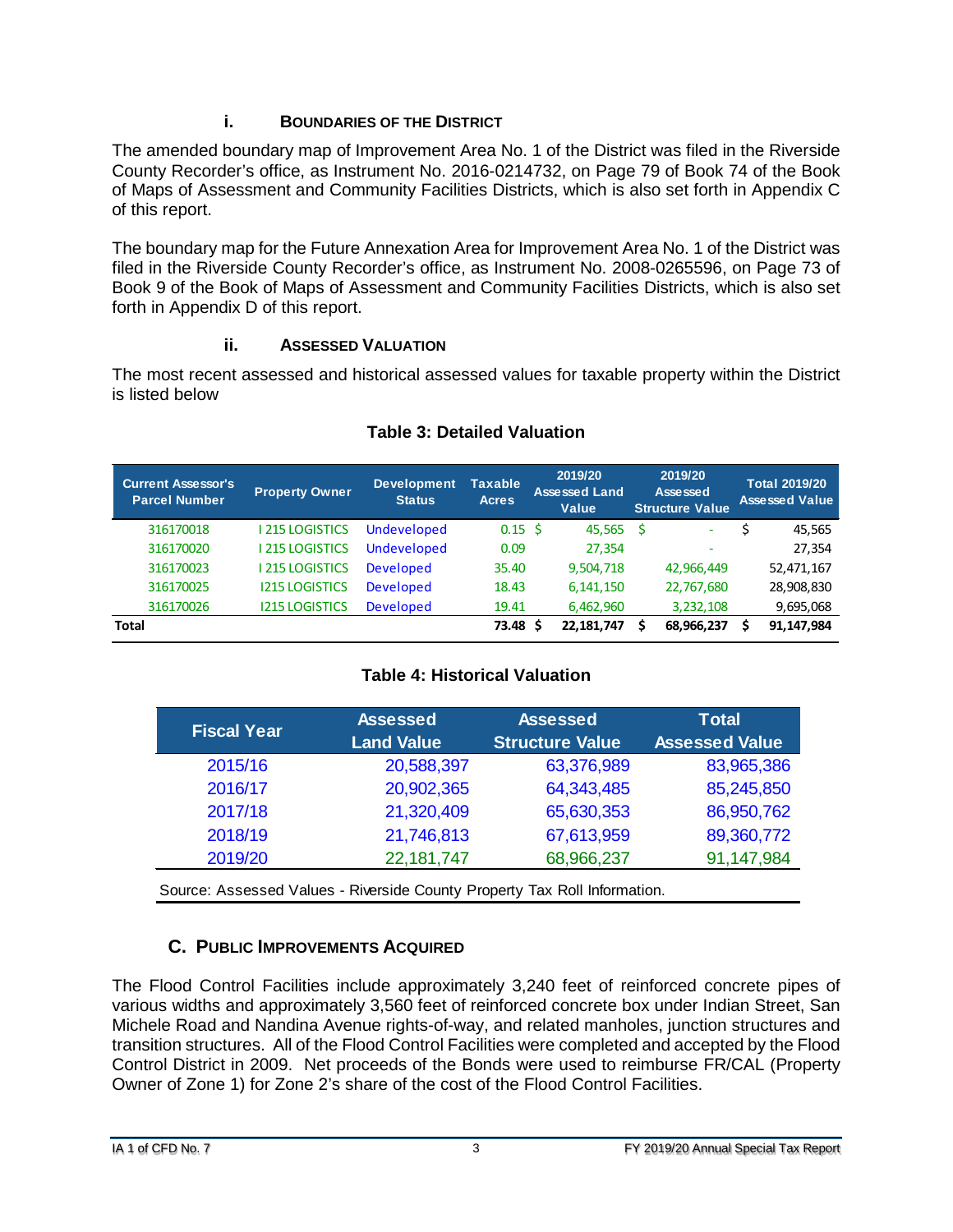#### **D. CONSTRUCTION PROGRESS**

<span id="page-7-0"></span>Zone 2 of Improvement Area No. 1 includes approximately 73.48 acres comprised of five Assessor Parcel Nos.: 316-170-018, 316-170-020, 316-170-023, 316-170-025, and 316-170-026. All of the property within Zone 2 is owned by I-215 Logistics. Zone 2 is completely built out with an approximately 1.25 million square foot, one story warehouse with approximately 240,000 square feet of mezzanine space (the "Warehouse") and a 2,400 car stall parking lot. The Warehouse is a tilt-up concrete construction and was completed in April 2014. The Warehouse includes approximately 55,000 square feet of office space, locker rooms, various break rooms, equipment repair areas and tool storage rooms, significant inflow and outflow employee screening areas including turnstiles and detectors at the two entrances, electrical services providing 16,000 Amps of power and back-up generators providing protection to early suppression fast response sprinklers and fire pump, and critical building systems. The address of the Warehouse is 24208 San Michele Road in the City.

The Warehouse is located on two of the five parcels in Zone 2, (Parcel Nos. 316-170-023 and 316-170-025) totaling approximately 53.83 acres. The parking lot for the Warehouse is located on Parcel No. 316-170-026 totaling approximately 19.41 acres. Two sliver parcels at the northeast end of Zone 2 totaling 0.24 acres (Parcel Nos. 316-170-018 and 316-170-020) are undeveloped and are not currently intended to be developed. The entirety of the Warehouse is currently being leased by Amazon.com through a subsidiary and is being used as an Amazon "Fulfilment Center." Amazon utilizes the Warehouse to handle small items and apparel.

#### **E. DEVELOPMENT RESTRICTIONS**

<span id="page-7-1"></span>As of the date of this report, the City is not aware of any significant events that have occurred, which resulted in a reduction of the taxable acreage within the District.

#### **F. AREA DRAINAGE PLAN FEES**

<span id="page-7-2"></span>An Area Drainage Plan Fee Agreement ("ADP Fee Agreement"), by and among the City, acting for itself and on behalf of the District, and the property owners of IA No. 1, IA No. 2, and IA No. 3, authorizes local Area Drainage Plan (ADP) Fees paid on behalf of properties within the IAs to be allocated to offset Special Taxes for that IA. Under the ADP Fee Agreement, the owners of the parcels within the Future Annexation Area of Improvement Area No. 1 have the option to annex such parcels to Improvement Area No. 1 and be subject to the Special Tax for the purpose of financing their parcel's applicable share of the cost of flood control facilities or to pay the "Local Component" of the ADP Fee directly to the City, which will be transferred to the Trustee and used to offset the Applied Special Taxes.

The Future Annexation Area for Improvement Area No. 1 is within the Perris Valley Area Drainage Plan (the "Perris Valley ADP"). The ADP Fees, established by the Riverside County Flood Control and Water Conservation District ("Flood Control District"), for the Perris Valley ADP are made up of a "Local Component," currently in the amount of \$7,805 per acre and a "Regional Component," currently in the amount of \$1,070 per acre. The ADP Fees are subject to increase in accordance with the rules and regulations of the Flood Control District.

To date, property owners of three developments have opted to satisfy their - share of the cost of flood control facilities by paying the local component of the ADP fee directly to the City. The table below represents the amounts that have been collected and used to offset the applied special tax to date.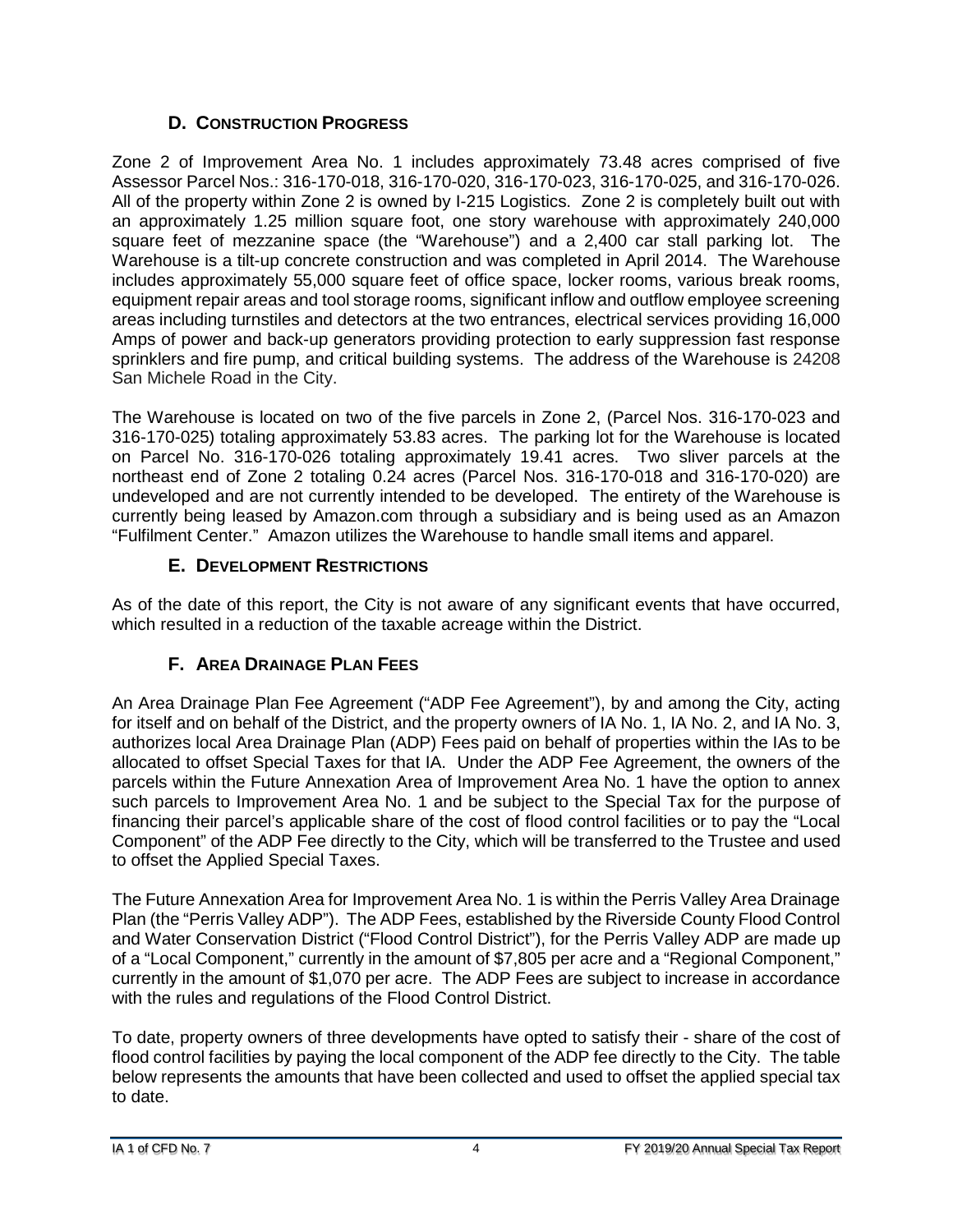#### **Table 5: Payment of ADP Fees**

<span id="page-8-1"></span>

| <b>Date</b> | <b>Owner</b>                              |    | <b>Amount Collected</b> |  |  |  |
|-------------|-------------------------------------------|----|-------------------------|--|--|--|
| 12/29/2015  | <b>Cardinal Glass Industries</b>          | \$ | 19,512.50               |  |  |  |
| FY 2016/17  | Credit Toward Calculation of 2016/17 Levy | \$ | (19, 512.50)            |  |  |  |
|             | <b>Balance</b>                            | S  |                         |  |  |  |
| 07/27/2017  | <b>SRG Acquisition LLC</b>                | \$ | 153,290.20              |  |  |  |
| 08/22/2017  | <b>First Industrial LP</b>                | \$ | 306,580.40              |  |  |  |
| FY 2018/19  | Credit Toward Calculation of 2018/19 Levy | \$ | (200, 037.50)           |  |  |  |
|             | <b>Balance</b>                            | \$ | 259,833.10              |  |  |  |
| FY 2019/20  | Credit Toward Calculation of 2019/20 Levy | \$ | (198,537.50)            |  |  |  |
|             | <b>Balance</b>                            | ß. | 61,295.60               |  |  |  |

#### **G. ANNEXATIONS**

<span id="page-8-0"></span>To date, no parcels have annexed into the District.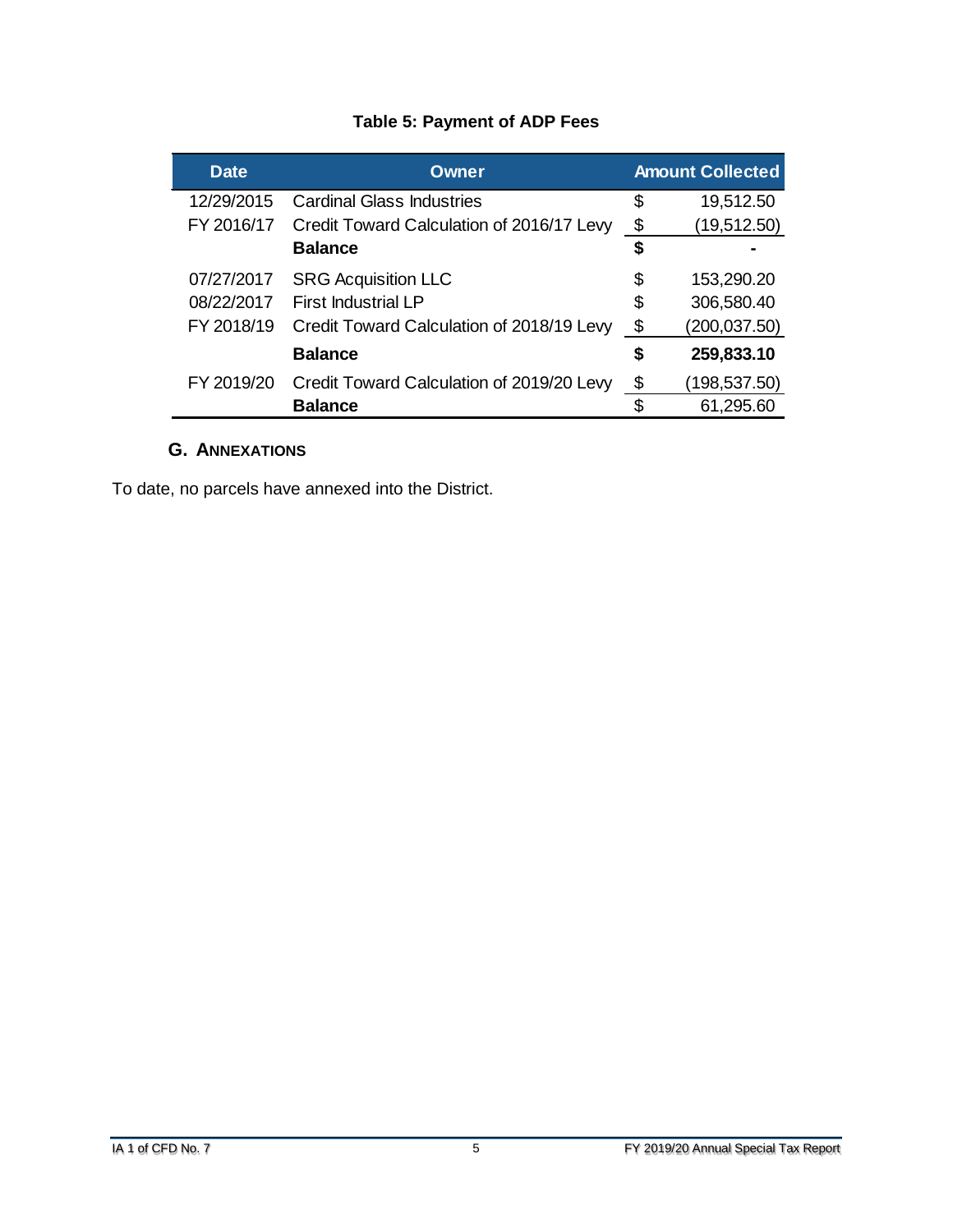### <span id="page-9-0"></span>**II. FINANCIAL INFORMATION**

#### **A. FINANCIAL STATEMENTS**

<span id="page-9-1"></span>The City's audited financial statements for the period ending June 30, 2019, will be filed separately with the EMMA service provided by the MSRB [\(www.emma.msrb.org\)](http://www.emma.msrb.org/) and are hereby incorporated by reference into this report. The audited financial statements are also available from the City's Financial & Management Services Department and available for review on the City's website at [www.m](http://www./)oval.org. The City's audited financial statements are provided solely to comply with the Continuing Disclosure Agreement. No funds or assets of the City have been pledged or are required to be allocated for the payment of debt service on the Bonds.

#### **B. PRINCIPAL AMOUNT OUTSTANDING**

<span id="page-9-2"></span>The principal amount outstanding for the Bonds following the September 1, 2018 payment date was \$3,190,000. For a complete principal payment schedule, please refer to Appendix B: Debt Service Schedule.

#### **C. DESCRIPTION OF FUNDS**

<span id="page-9-4"></span><span id="page-9-3"></span>The Indenture requires the Trustee to establish funds for the administration and control of the revenues and proceeds of the Bonds. The following is information regarding these funds.

#### **i. IMPROVEMENT FUND**

The Improvement Fund shall be established and maintained by the Trustee (Section 3.04 of the Indenture). All amounts in the Improvement Fund have been expended to pay for the acquisition of the approved facilities and the account was closed.

#### **ii. COSTS OF ISSUANCE FUND**

<span id="page-9-5"></span>The Costs of Issuance Fund shall be established and maintained by the Trustee (Section 3.03 of the Indenture). All funds pertaining to the Costs of Issuance Fund were distributed in accordance with the Indenture and the fund was closed.

#### **iii. SPECIAL TAX FUND**

<span id="page-9-6"></span>The Trustee shall transfer available monies from the Special Tax Fund in accordance with Section 5.02 of the Indenture.

#### **iv. BOND FUND**

<span id="page-9-7"></span>The Bond Fund shall be established and maintained by the Trustee (Section 5.03 of the Indenture). In accordance with the Indenture, monies within the Bond Fund shall be disbursed for the payment of principal and interest.

#### **v. REDEMPTION FUND**

<span id="page-9-8"></span>All prepayments shall be deposited in the Redemption Fund and shall be used for redeeming the Bonds.

Since issuance of Bonds, there have been no prepayments of the special tax obligation for any parcels within the District.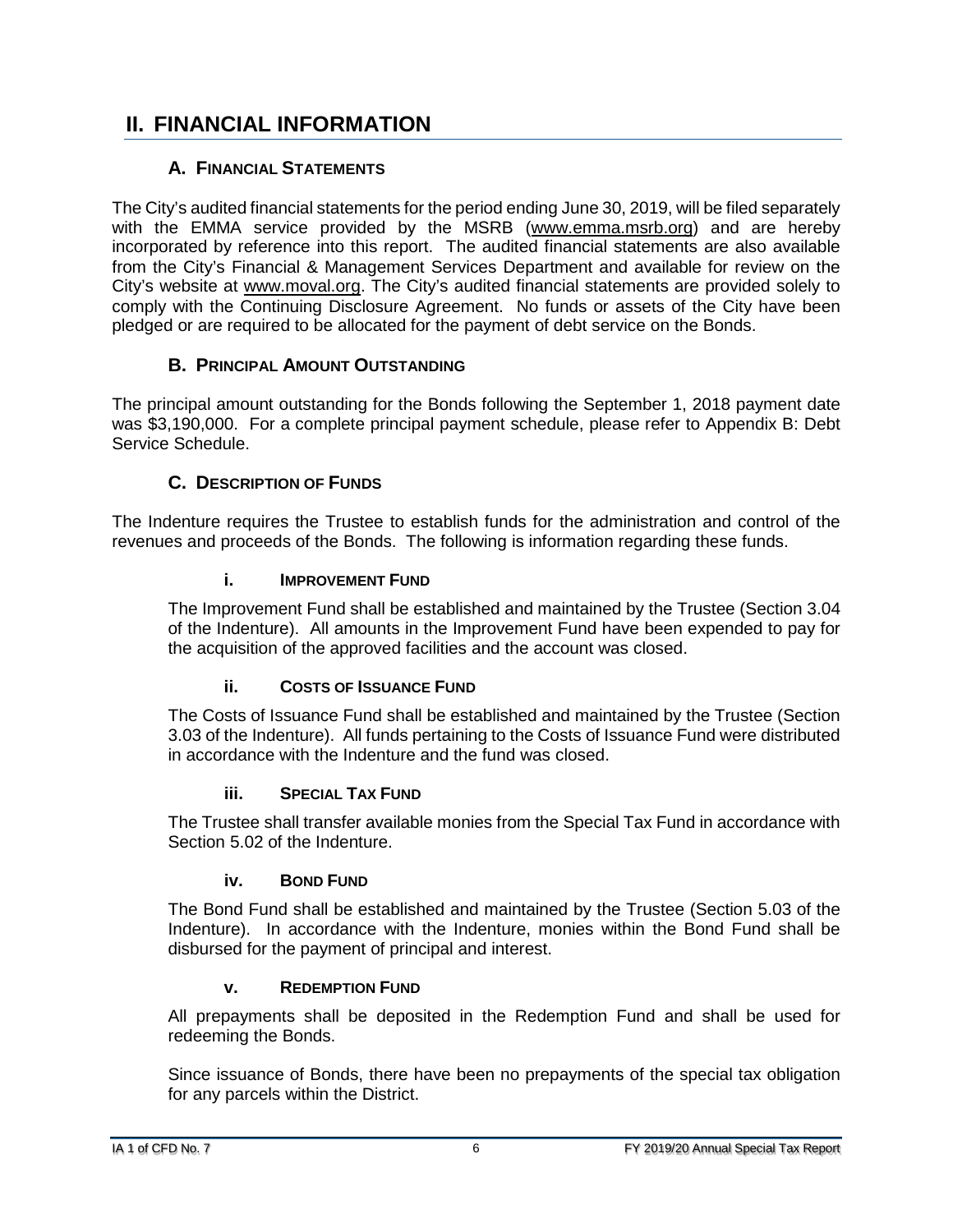#### **vi. RESERVE FUND**

<span id="page-10-0"></span>The Trustee shall maintain a separate Reserve Fund for the Bonds. Amounts from this fund may be deposited into the Interest and Principal Accounts, if needed, to cure deficiencies (Section 5.05 of the Indenture).

#### **a) Reserve Fund Requirement**

The Reserve Requirement is \$170,362.50.

#### **vii. ADMINISTRATIVE EXPENSE FUND**

<span id="page-10-1"></span>The Administrative Fund shall be established and maintained by the Trustee (Section 5.07 of the Indenture). CFD No. 7 shall pay administrative expenses from the Administrative Expense Fund. On or before the date amounts are needed to pay administrative expenses, the City on behalf of CFD No. 7 shall write a request for the Trustee to withdraw from the Administrative Expense Fund and transfer to the City the amount necessary to pay the administrative expenses.

#### **viii. REBATE FUND**

<span id="page-10-4"></span><span id="page-10-2"></span>The District, in accordance with the Indenture (Section 5.06), shall calculate the arbitrage rebate requirement in accordance with the Tax Certificate for the Bonds and shall, in writing, direct the Trustee to transfer funds to the Rebate Fund from funds furnished by the District as provided for in the Indenture. The first Arbitrage computation for the period ending September 1, 2017 is reflected below.

| <b>Arbitrage Rebate Liability</b><br>For the Period September 15, 2016 - September 1, 2018          |                |  |  |  |  |
|-----------------------------------------------------------------------------------------------------|----------------|--|--|--|--|
| Cost of Issuance                                                                                    | (107.17)<br>\$ |  |  |  |  |
| Reserve                                                                                             | (7,738.66)     |  |  |  |  |
| <b>Administrative Expense</b>                                                                       | (640.30)       |  |  |  |  |
| FV Computation Date Credit - 09/01/17                                                               | (1,723.59)     |  |  |  |  |
| Computation Date Credit - 09/01/18                                                                  | (1,700.00)     |  |  |  |  |
| Total                                                                                               | \$(11,909.72)  |  |  |  |  |
| <b>Rebate Liability (90% of Total)</b>                                                              |                |  |  |  |  |
| Source: Arbitrage Rebate Calculation dated September 2018<br>prepared by Willdan Financial Services |                |  |  |  |  |

#### **Table 6: Arbitrage Calculation Summary**

#### **D. FUND BALANCES**

<span id="page-10-3"></span>ADP fee payments received during prior fiscal years were transferred to the Trustee in compliance with the Indenture (see Table 5). The balance of ADP fees remaining after the FY 2018/19 special tax requirement was met, was sufficient to fund debt service and administration for FY 2019/20. Therefore, special taxes are not being levied on the properties in the District for FY 2019/20.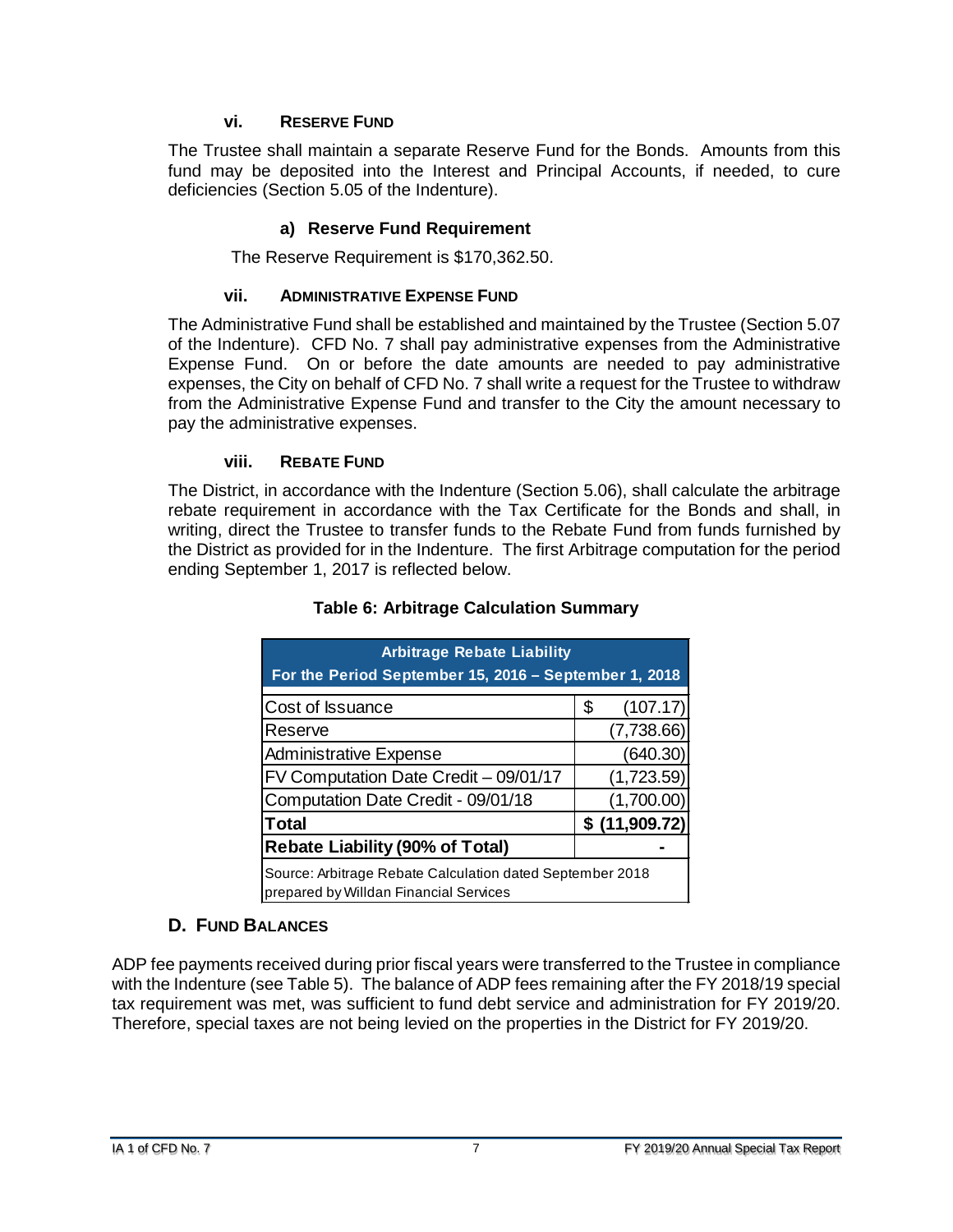<span id="page-11-0"></span>

| <b>Fund / Account</b>              | <b>Balance as of</b><br><b>February 28, 2019</b> |  |  |  |  |
|------------------------------------|--------------------------------------------------|--|--|--|--|
| <b>Special Tax Fund</b>            | \$<br>316,264.72                                 |  |  |  |  |
| <b>Bond Fund</b>                   | 146,209.80                                       |  |  |  |  |
| Reserve Fund                       | 170,362.50                                       |  |  |  |  |
| <b>Administration Expense Fund</b> | 3.21                                             |  |  |  |  |
| <b>Rebate Fund</b>                 |                                                  |  |  |  |  |
| Cost of Issuance Fund              |                                                  |  |  |  |  |
| Improvement Fund                   |                                                  |  |  |  |  |
| <b>Redemption Fund</b>             |                                                  |  |  |  |  |
|                                    |                                                  |  |  |  |  |

#### **Table 7: Fund Balances**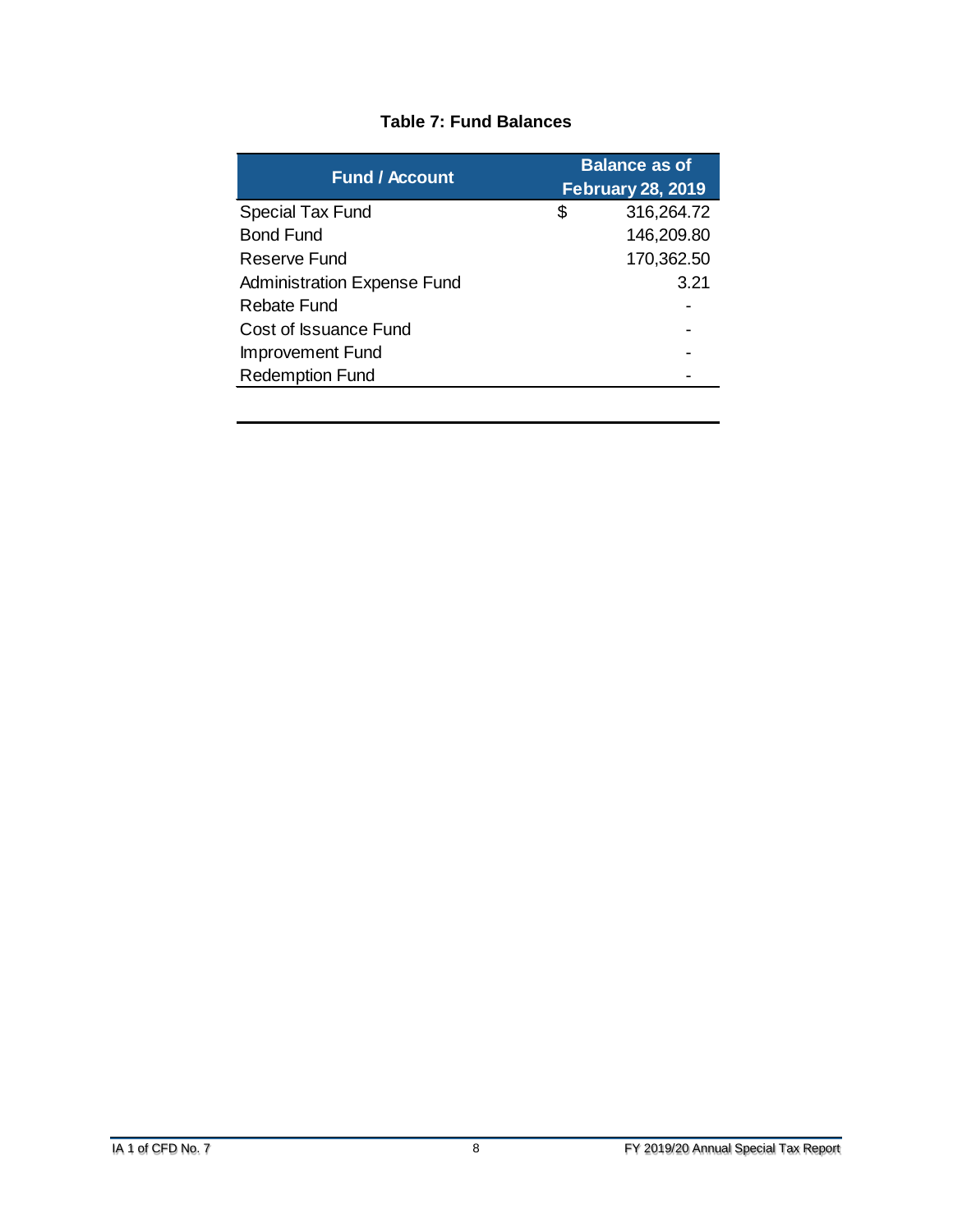## <span id="page-12-0"></span>**III. COMPUTATION OF THE SPECIAL TAX REQUIREMENT**

#### **A. ADMINISTRATIVE EXPENSES**

<span id="page-12-1"></span>The anticipated administrative expenses payable during the applicable debt service payment period for FY 2019/20 are included in the calculation of the special tax requirement (Table 8) of this report. Expenses of this type shall be paid through the CFD No. 7 Administrative Expense Fund.

#### **i. TRUSTEE FEES**

<span id="page-12-2"></span>This expense pays fees of the Trustee for carrying out its responsibilities associated with the Bonds and fund administration.

#### **ii. ARBITRAGE REBATE CALCULATION**

<span id="page-12-3"></span>This expense is for the cost of calculating the arbitrage rebate as required by Federal Law.

#### **iii. PROFESSIONAL SERVICES**

<span id="page-12-4"></span>This expense is for the costs of preparation and dissemination of annual disclosure reports and significant events associated with CFD No. 7. Expenses may also include disclosure legal counsel services.

#### **iv. CITY COSTS**

<span id="page-12-5"></span>This cost is for the City's estimated expense in coordinating consultants, attorneys, bankers, investment bankers, and other contractors. In addition, City staff provides administrative services, prepares the Annual Special Tax and Bond Accountability Report, and files the annual continuing disclosure report, prepares special tax levy information for submission to the Riverside County Auditor-Controller, monitors tax installments, Bond proceeds, and ensures compliance with related laws.

City costs also include the City's accounting of the Bond proceeds, fund monitoring, administration of the debt service requirements, costs associated with outside auditors, and the costs of the City's general administrative services which includes overhead for personnel support, office rent and maintenance, insurance, and support from City Council, City Manager, purchasing, media, and communications.

#### **v. COUNTY COSTS**

<span id="page-12-6"></span>This expense includes the Riverside County fees to levy and collect the tax installments on the property tax bills. Riverside County will assess additional fees for any adjustments made to the property tax bills.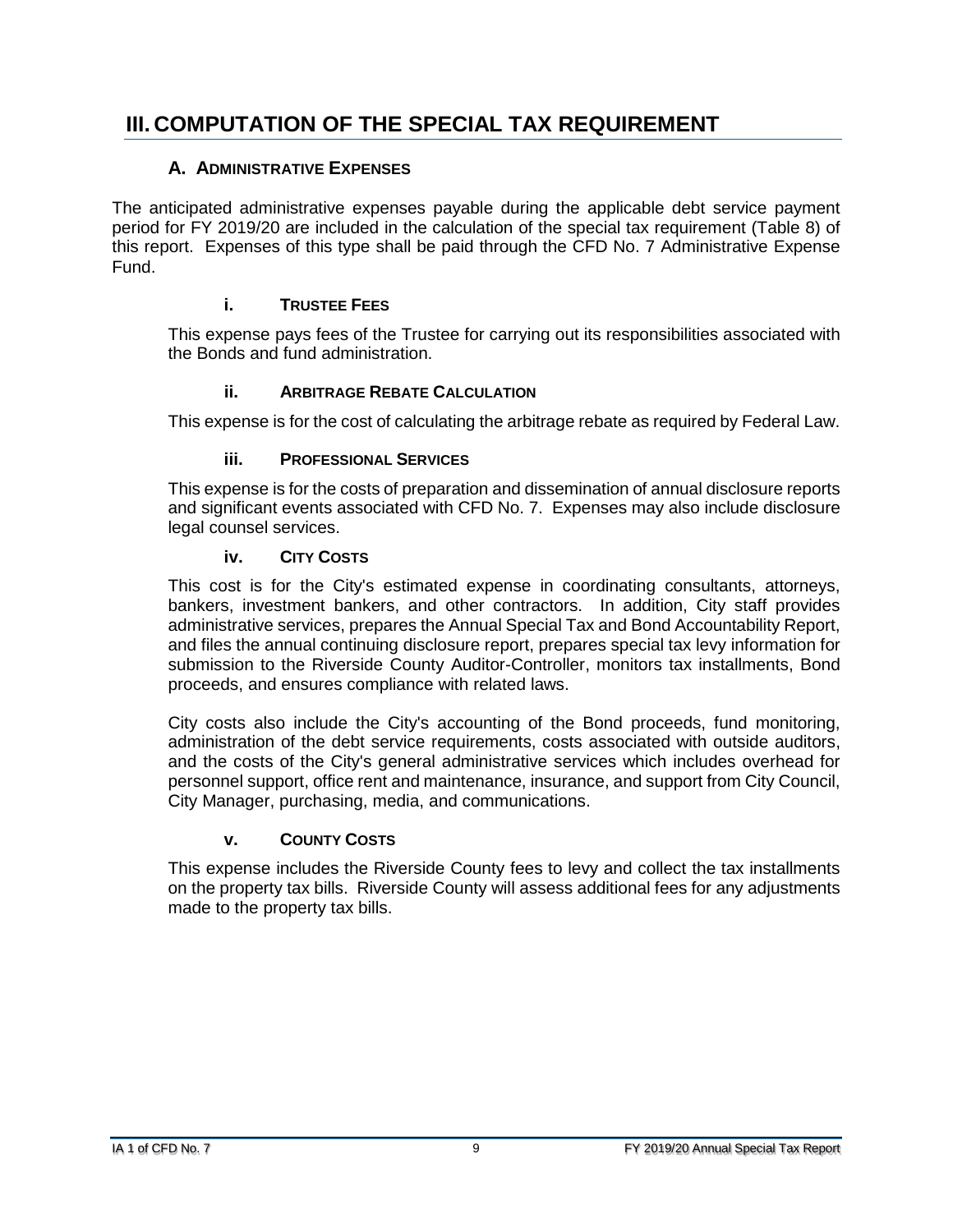#### <span id="page-13-0"></span>**B. SPECIAL TAX REQUIREMENT**

#### **Table 8: Special Tax Requirement**

<span id="page-13-1"></span>

| <b>GROSS REQUIREMENT</b>                                                            |    |                      |
|-------------------------------------------------------------------------------------|----|----------------------|
| <b>Annual Debt Service</b><br>Reserve Fund Replenishment<br>Delinquent Installments | \$ | 166,087.50           |
| <b>Total Debt Requirement \$</b>                                                    |    | 166,087.50           |
| <b>Administrative Expenses:</b>                                                     |    |                      |
| <b>Fiscal Agent Fees</b><br>Arbitrage Rebate Calculation                            |    | 4,000.00<br>1,250.00 |
| <b>Professional Services</b>                                                        |    | 2,200.00             |
| <b>City Costs</b>                                                                   |    | 25,000.00            |
| <b>Total City Administrative Expenses \$</b>                                        |    | 32,450.00            |
| <b>County Costs:</b>                                                                |    |                      |
| <b>County Tax Roll Fees</b>                                                         |    |                      |
| Total County Administrative Expenses \$                                             |    |                      |
| <b>TOTAL GROSS REQUIREMENT</b>                                                      | \$ | 198,537.50           |
| ADJUSTMENTS: INTEREST EARNINGS, TRANSFERS & TAX CONTRIBUTIONS                       |    |                      |
| Interest Earnings:                                                                  |    |                      |
| Reserve Fund Interest Earnings                                                      | \$ |                      |
| ADP Fee Credit <sup>(1)</sup>                                                       |    | (198, 537.50)        |
| <b>Total Interest Earnings \$</b>                                                   |    | (198, 537.50)        |
| <b>Transfer to Reserve Fund</b>                                                     | \$ |                      |
| Adjustments & Contingency                                                           |    |                      |
| <b>Total Contributions / Transfers \$</b>                                           |    |                      |
| <b>TOTAL ADJUSTMENTS</b>                                                            | \$ | (198, 537.50)        |
| TOTAL NET SPECIAL TAX REQUIREMENT                                                   | 5  |                      |
|                                                                                     |    |                      |

 $\frac{(1)}{(1)}$  Payment of ADP fees from parcels within the future annexation area were used to fund debt service and administration for FY 2019/20.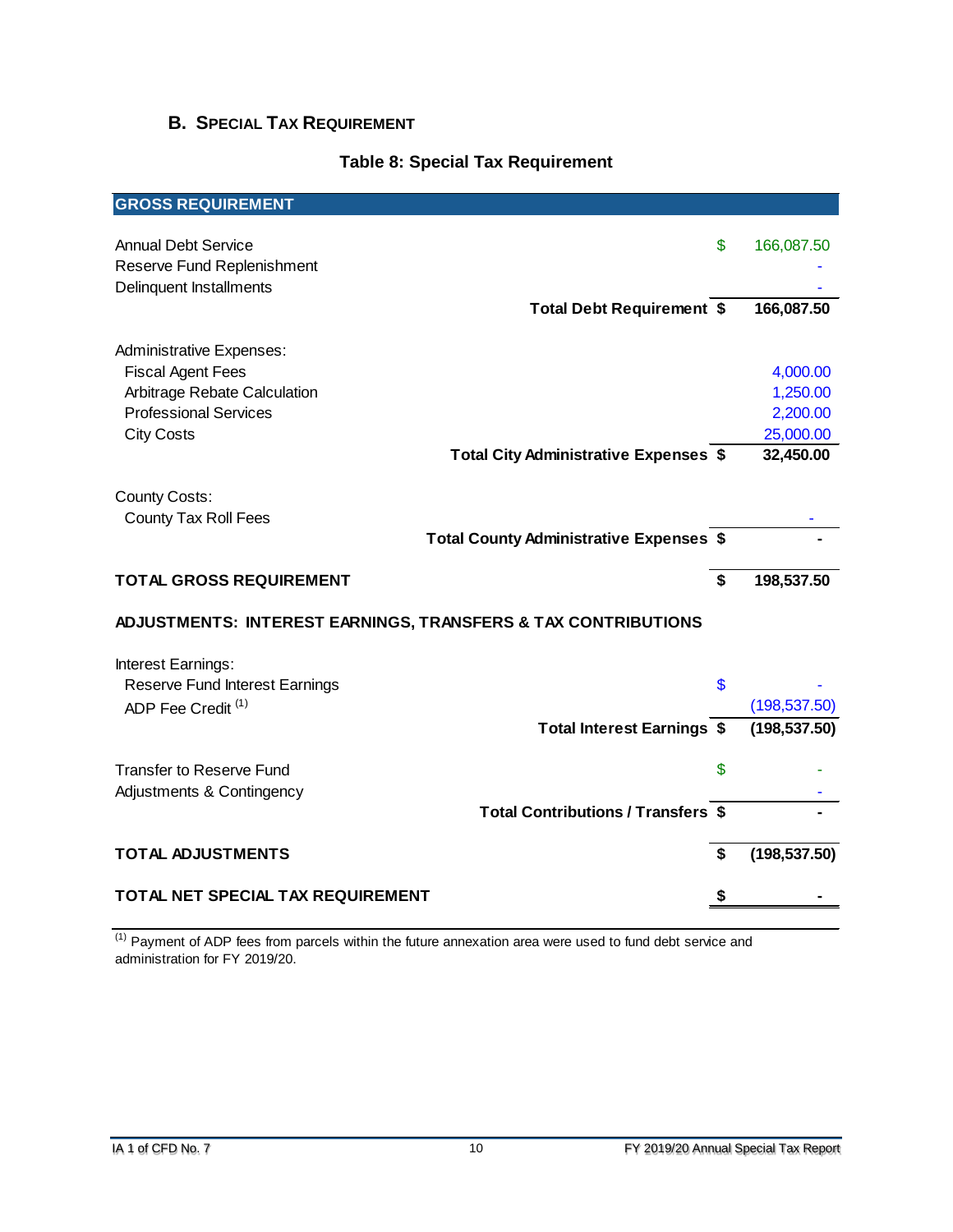## <span id="page-14-0"></span>**IV.SPECIAL TAX ALLOCATION**

The City has the power and as such is obligated to levy and collect the special tax according to the RMA, which the legislative body (City Council) of CFD No. 7 and the eligible qualified electors within CFD No. 7 previously approved. The special tax formula apportions the total special tax requirement (principal, interest, administrative expenses, restoration of the Reserve Fund, if required, and anticipated delinquencies) each year and takes into account the availability of other revenues.

#### **A. SPECIAL TAX RATES**

<span id="page-14-1"></span>The maximum annual special tax rate for each Assessor's Parcel of developed and undeveloped property shall be \$3,500 per acre for FY 2016/17. There is no escalator clause for the maximum special tax. For FY 2019/20 the Applied Special Tax Rate for developed and undeveloped property is \$0.00.

#### **B. RATE AND METHOD OF APPORTIONMENT**

<span id="page-14-3"></span><span id="page-14-2"></span>There have been no changes to the RMA, since approval of the Amended and Restated RMA.

#### **i. SPECIAL TAX LEVY**

Each year, the City Council, acting as the Legislative Body of the District, shall approve and adopt a resolution of the Council approving the calculation of the maximum and applied special tax rates for the FY for which the special tax shall be levied. This amount will include, but is not limited to, (i) debt service or the periodic costs on all outstanding Bonds due in the Calendar Year that commences in such Fiscal Year, (ii) Administrative Expenses, (iii) any amount required to establish or replenish any reserve funds established in association with the Bonds, (iv) any delinquencies in the payment of prior years' Special Taxes, and (v) a reasonable estimate of delinquencies expected to occur in the Fiscal Year in which the Special Tax will be levied, less (vi) any amount available to pay debt service or other periodic costs on the Bonds as reasonably determined by the CFD Administrator pursuant to the Indenture.

#### **ii. SPECIAL TAX LIEN**

<span id="page-14-4"></span>The special taxes and any penalties thereon constitute a lien against the parcels of land that will be annually imposed until they are paid. Such lien is on parity with all special taxes and special assessments and is co-equal to and independent of the lien for general property taxes, regardless of when the taxes are imposed upon the same property. The special taxes have priority over all existing and future private liens imposed on the property. Although the special taxes constitute liens on taxed parcels within CFD No. 7, they do not constitute a personal indebtedness of the owners of property within CFD No. 7. There is no assurance that the owners will be financially able to pay the annual special taxes or that they will pay such taxes even if financially able to do so. With certain limitations, the City has covenanted to commence foreclosure proceedings in the event delinquencies occur.

#### **C. SPECIAL TAX ALLOCATION**

<span id="page-14-5"></span>In accordance with the Amended and Restated RMA, the special tax levy will first be uniformly applied to Annexed and Developed Property in an amount not to exceed the maximum special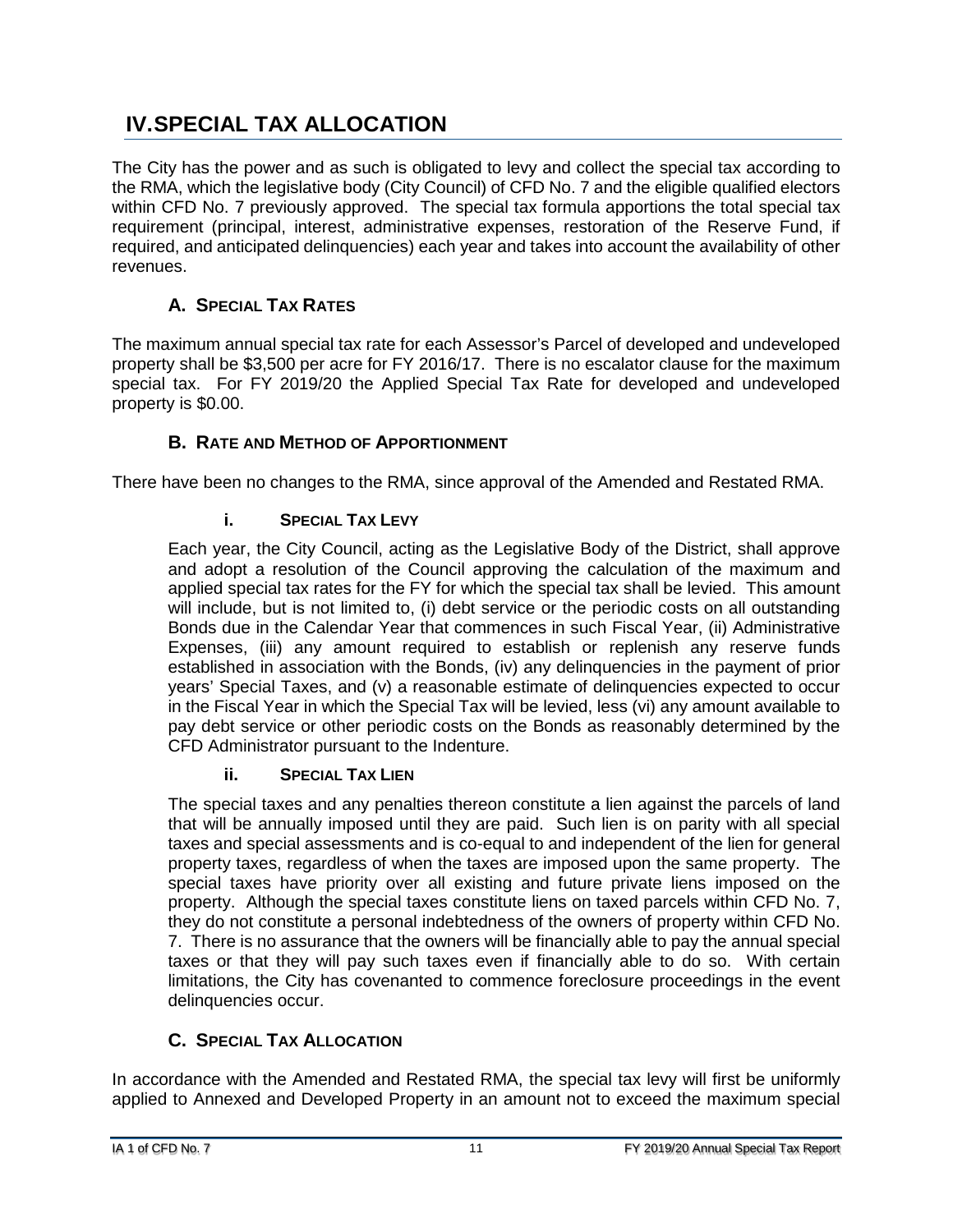tax rate. Then, if additional monies are needed to satisfy the annual special tax requirement, the special tax shall be levied proportionately on each Undeveloped Property. The following table provides the development status for properties within the boundaries of CFD No. 7, the bonded indebtedness for each parcel, along with the allocation of the FY 2019/20 maximum and applied special tax.

<span id="page-15-2"></span>

| <b>Current Assessor's</b><br><b>Parcel Number</b> | <b>Property Owner</b> | <b>Development</b><br>Status $(1)$ | <b>Taxable</b><br><b>Acres</b> | FY 19/20<br><b>Maximum</b><br><b>Special Tax</b> | FY 19/20<br><b>Applied</b><br>Special Tax <sup>(2)</sup> | Percentage<br>of Maximum<br><b>Special Tax</b> | <b>Bonded</b><br>Indebtedness $(3,4)$ |
|---------------------------------------------------|-----------------------|------------------------------------|--------------------------------|--------------------------------------------------|----------------------------------------------------------|------------------------------------------------|---------------------------------------|
| 316170018                                         | <b>1215 LOGISTICS</b> | <b>Undeveloped</b>                 | $0.15$ \$                      | 525.00 \$                                        |                                                          | $0.20\%$ \$                                    | 6.511.98                              |
| 316170020                                         | <b>1215 LOGISTICS</b> | <b>Undeveloped</b>                 | 0.09                           | 315.00                                           |                                                          | 0.12%                                          | 3.907.19                              |
| 316170023                                         | <b>1215 LOGISTICS</b> | <b>Developed</b>                   | 35.40                          | 123.900.01                                       |                                                          | 48.18%                                         | 1.536.826.38                          |
| 316170025                                         | <b>I215 LOGISTICS</b> | <b>Developed</b>                   | 18.43                          | 64.505.00                                        |                                                          | 25.08%                                         | 800.104.79                            |
| 316170026                                         | <b>I215 LOGISTICS</b> | <b>Developed</b>                   | 19.41                          | 67,935.00                                        |                                                          | 26.42%                                         | 842,649.67                            |
| Total                                             |                       |                                    | 73.48                          | 257.180.01                                       |                                                          | 100.00% \$                                     | 3.190.000.00                          |

#### **Table 9: Special Tax Allocation**

(1) The Developer's Continuing Disclosure Report contains property and lease information.

<sup>(2)</sup> Annexed and Developed Property are levied proportionally up to 100% of the Maximum Special Tax then Undeveloped Property are levied proportionally up to the Maximum Special Tax.

<sup>(3)</sup> The Bonds Outstanding is calculated based on the proration of each parcel's Maximum Special Tax multiplied by the total Bonds outstanding. Bonds are not allocated to or secured by any particular parcel within the District.

<sup>(4)</sup> The City has not issued any additional land secured debt for the parcels within the District.

<span id="page-15-0"></span>Source: Property Owner-Riverside County GIS Parcel Data - February 2019.

#### **D. DELINQUENCIES IN PAYMENTS**

Any amounts required to establish or replenish the reserve fund resulting from the delinquency in the payment of special taxes for bonds issued by CFD No. 7 shall be included in the calculation of the annual special tax. To date, there are no delinquencies in payments.

#### **Table 10: Delinquencies**

<span id="page-15-3"></span>

| <b>Fiscal Year</b> | <b>Amount Levied</b> | Amount Delinquent (1) Percent Delinquent |          |
|--------------------|----------------------|------------------------------------------|----------|
| $2016/17^{(2)}$    | \$70,916.02          | \$0.00                                   | $0.00\%$ |
| 2017/18            | \$189,409.54         | \$0.00                                   | 0.00%    |
| $2018/19^{(3)}$    | \$0.00               | \$0.00                                   | 0.00%    |

 $<sup>(1)</sup>$  Amount delinguent per the Riverside County website</sup>

(https://taxpayments.co.riverside.ca.us/taxpayments/Search.aspx) as of May 22, 2018.

 $^{(2)}$  Bonds were sold in September 2016, after the property tax roll deadline. The special tax requirement of \$70,916.02 was collected via hand bill.

<span id="page-15-1"></span> $<sup>(3)</sup>$  Special taxes were not levied because ADP fees were used to meet the special tax requirement.</sup>

#### **E. FORECLOSURE ACTIONS**

There are no foreclosure actions or sales pending in the District. In the event of any delinquencies, the District has covenanted for the benefit for the owners of the Bonds that it will determine or cause to be determined, no later than August 15 of each year, whether or not any owners of property within Improvement Area No. 1 of the District are delinquent in the payment of Special Taxes and, if such delinquencies exist, the District will order and cause to be commenced no later than October 1, and thereafter diligently prosecute, an action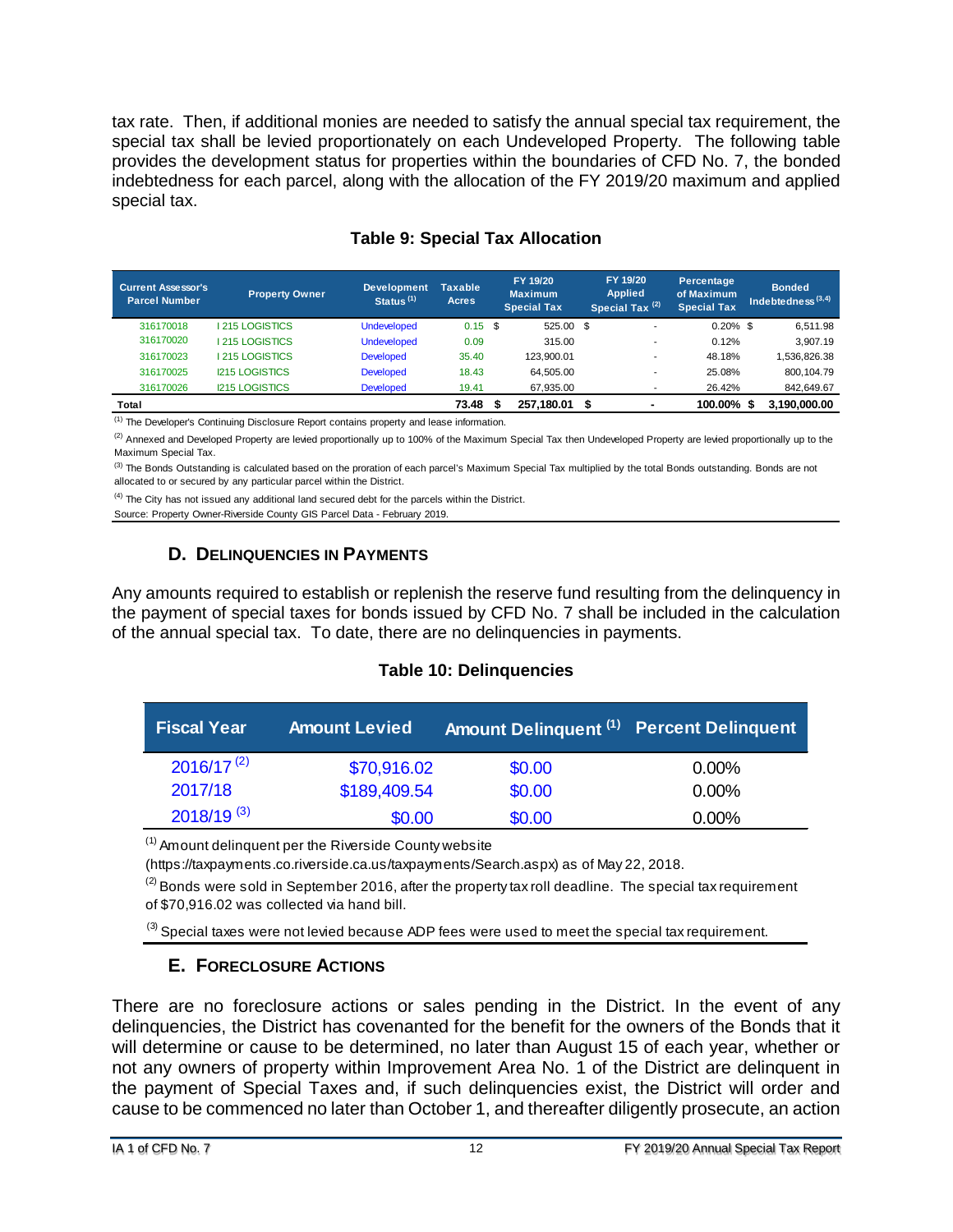in the superior court to foreclose the lien of any Special Taxes or installment thereof not paid when due; provided, however, that the Community Facilities District shall not be required to order the commencement of foreclosure proceedings if (a) the total Special Tax delinquency in Improvement Area No. 1 of the Community Facilities District for such Fiscal Year is less than 5% of the total Special Tax levied in such Fiscal Year, and (b) the amount then on deposit in the Reserve Fund is equal to the Reserve Requirement.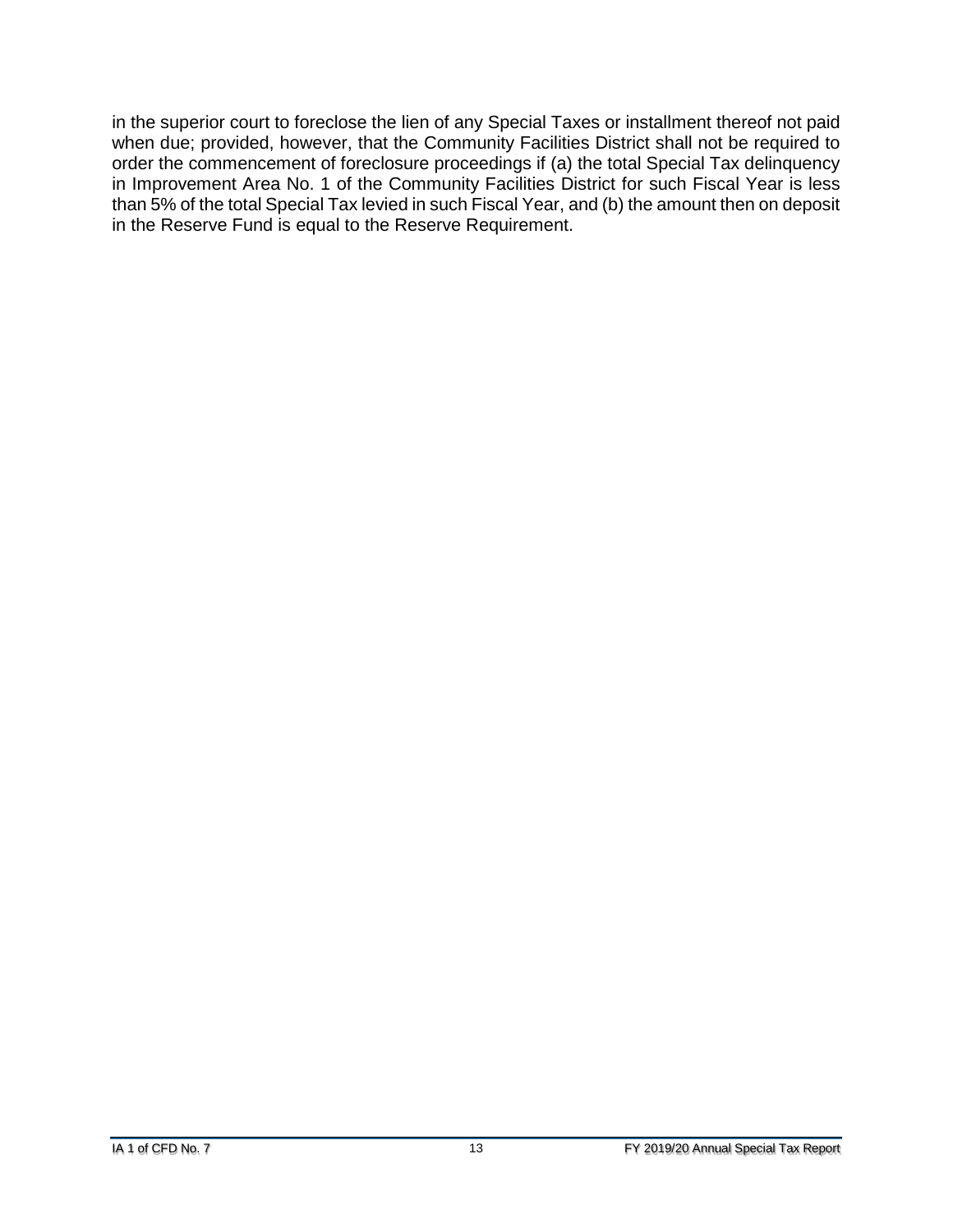#### <span id="page-17-0"></span>**Appendix A:Bond Accountability Report (SB 165)**

This Bond Accountability Report is required to demonstrate the special tax requirement for each parcel within the District in order to meet the debt service requirements of the Bonds. Based upon the special tax requirement, as calculated in Section III, the FY 2019/20 special tax levy for each taxable parcel is shown in Section IV.

The Local Agency Special Tax Bond and Accountability Act ("Act"), enacted by Senate Bill 165 and codified in the California Government Code Sections 53410 through 53412, requires local agencies to submit an annual report to its governing body on local bond measures sold after January 1, 2001. In addition to the Annual Special Tax Report, this report also serves as the Annual Bond Accountability Report as required per the Act. The purpose of the report is to comply with Section 53411 of the Government Code that states:

"The chief fiscal officer of the issuing local agency shall file a report with its governing body no later than January 1, 2002, and at least once a year thereafter. The annual report shall contain 1) the amount of funds collected and expended and 2) the status of any project required or authorized to be funded as identified in subdivision (a) of Section 53410."

The following tables represent the deposits and expenditures for the Improvement Fund as well as the expenses and revenues extracted from the City's FY 2017/18 audited financials for the District. The special taxes collected from property owners of properties within the District are used to pay debt service and administrative expenses of the District. For additional financial information, please see Section II Financial Information of this report.

| <b>District</b> | <b>Date Bonds Issued</b> | <b>Initial Deposit in</b> | Balance as of<br><b>Improvement Fund December 31, 2018</b> | <b>Amount</b><br><b>Expended to</b><br><b>Date</b> | <b>Project Status</b>          |
|-----------------|--------------------------|---------------------------|------------------------------------------------------------|----------------------------------------------------|--------------------------------|
| CFD No. 7       | September 15, 2016       | \$2,703,341.58            | \$0.00                                                     |                                                    | \$2.703.341.58 See Section I C |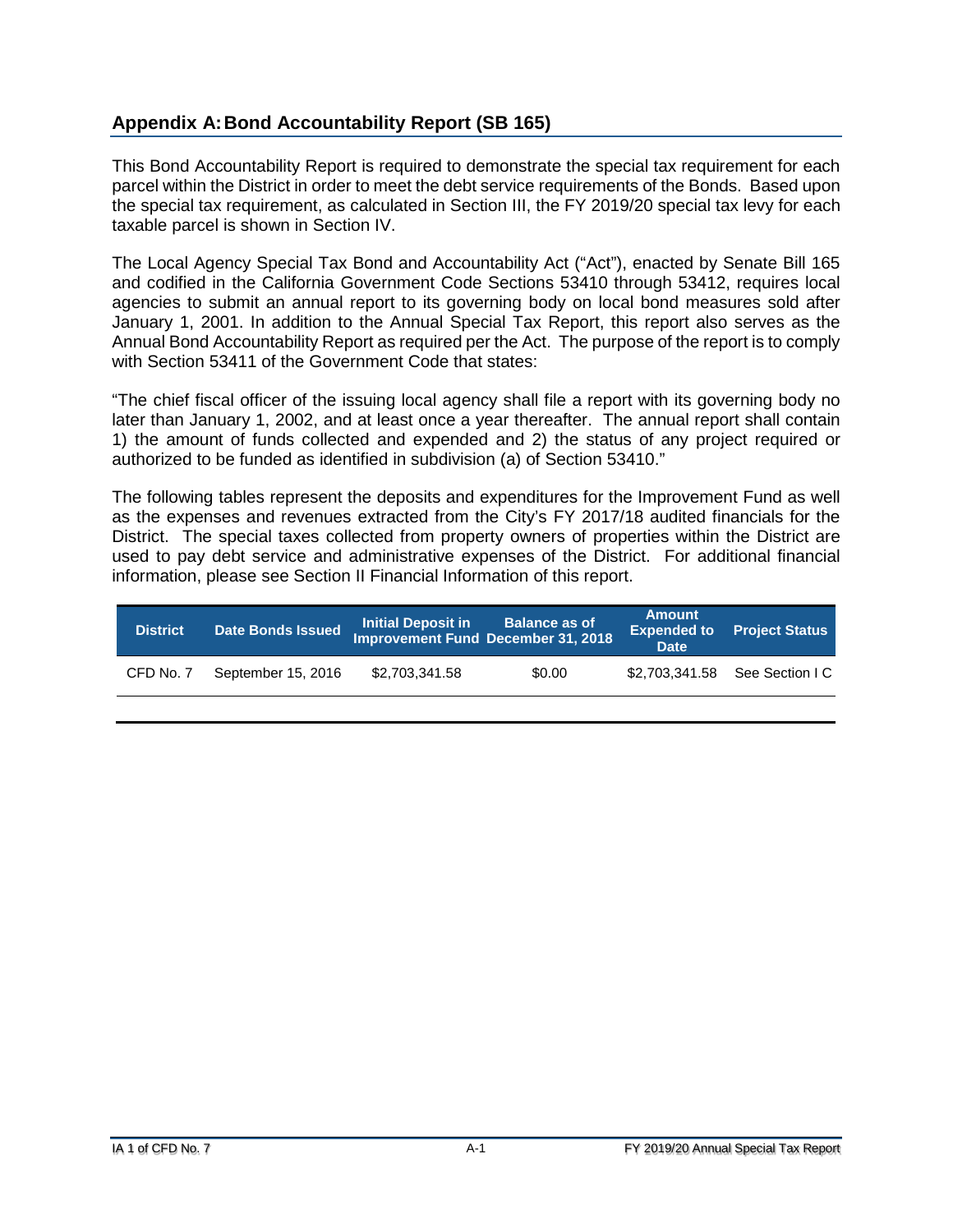

## **Trial Balance Listing**

Through 06/30/18 Detail Listing Exclude Rollup Account

| <b>Account</b>     | <b>Account Description</b>                               | <b>Balance Forward</b> | <b>YTD Debits</b> | <b>YTD Credits</b> | <b>Ending Balance</b> |
|--------------------|----------------------------------------------------------|------------------------|-------------------|--------------------|-----------------------|
| Fund<br>Department | 4114 - IMPROVEMENT AREA #1 CFD #7<br>99 - Non-Department |                        |                   |                    |                       |
| Division           | 99 - Non-departmental                                    |                        |                   |                    |                       |
| Section            | 94114 - Non-Dept IMPROVE AREA#1 CFD#7                    |                        |                   |                    |                       |
| 404000             | <b>Special Taxes</b>                                     | .00                    | 459,870.60        | 649,280.14         | (189, 409.54)         |
| 460010             | Interest Income - Investments                            | .00                    | .00               | 6,346.80           | (6,346.80)            |
| 589000             | <b>Bond Proceeds</b>                                     | .00                    | .00               | .00                | .00                   |
| 589900             | Other Misc. Revenue                                      | .00                    | .00               | 459,870.60         | (459, 870.60)         |
| 620299             | Professional Svcs - Other                                | .00                    | 6,750.00          | .00.               | 6,750.00              |
| 620320             | Agency Svcs - Cnty                                       | .00                    | 123.33            | .00                | 123.33                |
| 670314             | <b>Bond Principal</b>                                    | .00                    | 257.52            | 257.52             | .00                   |
| 670410             | <b>Interest Expense</b>                                  | .00                    | 94,087.50         | .00.               | 94,087.50             |
| 670510             | Bond/Lease Issuance Costs                                | .00                    | .00               | .00.               | .00                   |
| 670516             | <b>Bond Discount</b>                                     | .00                    | .00               | .00.               | .00                   |
| 679010             | Expenditure Close to Bal*                                | .00                    | 504,666.11        | .00.               | 504,666.11            |
| 692020             | Admin Chrg - Special Dist                                | .00                    | 50,000.00         | .00                | 50,000.00             |
|                    | 94114 - Non-Dept IMPROVE AREA#1<br>Section               | \$0.00                 | \$1,115,755.06    | \$1,115,755.06     | \$0.00                |
|                    | Totals<br>Division<br>99 - Non-departmental              | \$0.00                 | \$1,115,755.06    | \$1,115,755.06     | \$0.00                |
|                    | Totals<br>99 - Non-Department<br>Department              | \$0.00                 | \$1,115,755.06    | \$1,115,755.06     | \$0.00                |

\* A combination of Special Taxes collected for future Debt Service payments and ADP Fees collected for the benefit of the District. Collected ADP fees will be used to reduce the Special Taxes levied on parcels in the District in future years.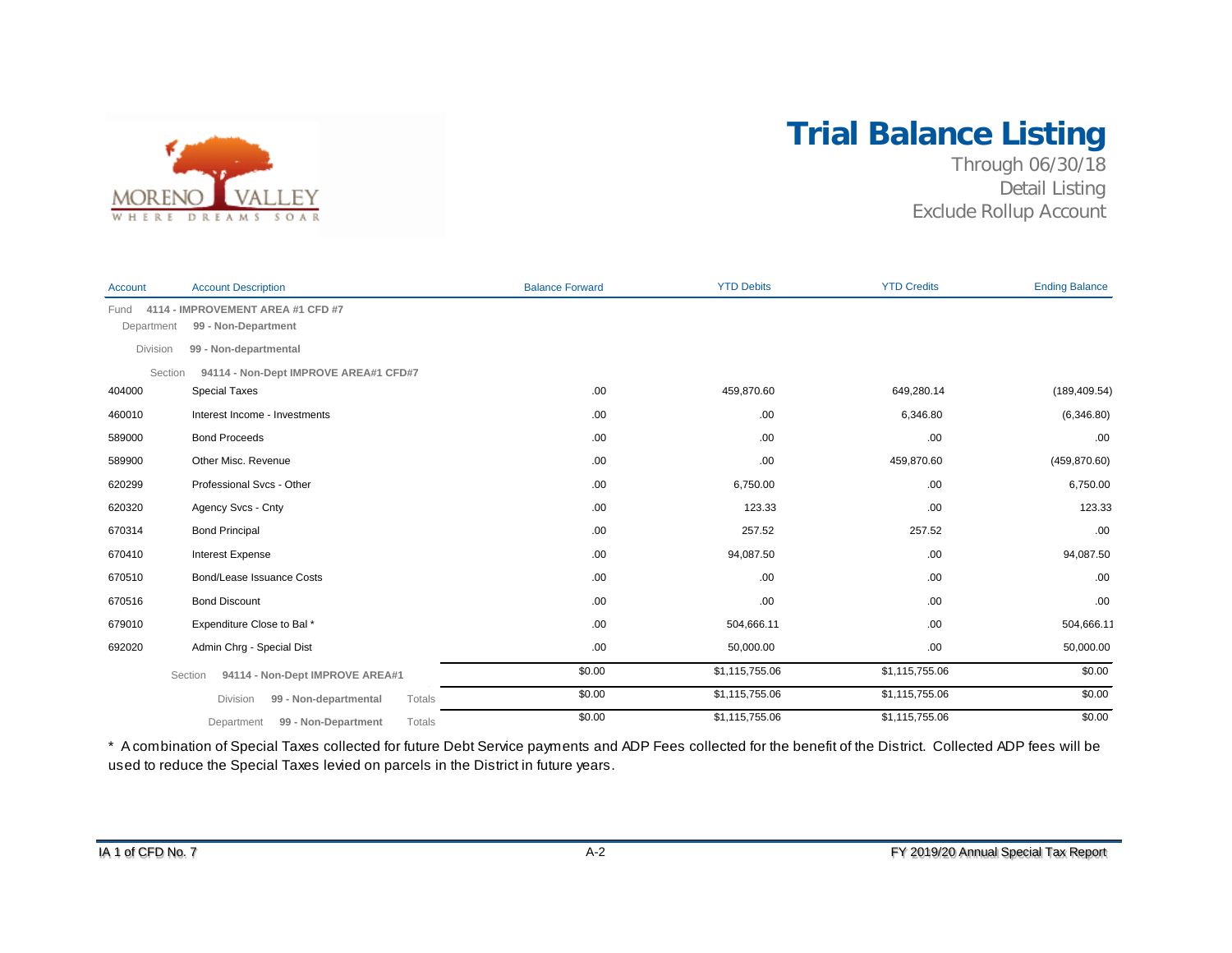#### <span id="page-19-0"></span>**Appendix B:Debt Service Schedule**

#### **CITY OF MORENO VALLEY COMMUNITY FACILITIES DISTRICT NO. 7**

| Special Tax Bonds Series 2016 |           |                      |          |
|-------------------------------|-----------|----------------------|----------|
| Dated Date                    | 25-Aug-16 | <b>Last Maturity</b> | 1-Sep-47 |
| <b>Issue Date</b>             | 15-Sep-16 | First Coupon         | 1-Mar-17 |
| First Maturity                | 1-Sep-18  |                      |          |
|                               |           |                      |          |

| Date     | <b>Principal Due</b> | <b>Interest Rate</b> | <b>Interest Due</b> | <b>Total Debt</b><br><b>Service</b> | <b>Annual Debt</b><br>Service | Principal<br>Remaining |
|----------|----------------------|----------------------|---------------------|-------------------------------------|-------------------------------|------------------------|
| 1-Mar-17 |                      |                      | \$43,384.79         | \$43,384.79                         |                               | \$3,265,000.00         |
| 1-Sep-17 |                      |                      | 47,043.75           | 47,043.75                           | \$90,428.54                   | 3,265,000.00           |
| 1-Mar-18 |                      |                      | 47,043.75           | 47,043.75                           |                               | 3,265,000.00           |
| 1-Sep-18 | \$75,000.00          | 2.000%               | 47,043.75           | 122,043.75                          | 169,087.50                    | 3,190,000.00           |
| 1-Mar-19 |                      |                      | 46,293.75           | 46,293.75                           |                               | 3,190,000.00           |
| 1-Sep-19 | 75,000.00            | 2.000%               | 46,293.75           | 121,293.75                          | 167,587.50                    | 3,115,000.00           |
| 1-Mar-20 |                      |                      | 45,543.75           | 45,543.75                           |                               | 3,115,000.00           |
| 1-Sep-20 | 75,000.00            | 2.000%               | 45,543.75           | 120,543.75                          | 166,087.50                    | 3,040,000.00           |
| 1-Mar-21 |                      |                      | 44,793.75           | 44,793.75                           |                               | 3,040,000.00           |
| 1-Sep-21 | 80,000.00            | 2.000%               | 44,793.75           | 124,793.75                          | 169,587.50                    | 2,960,000.00           |
| 1-Mar-22 |                      |                      | 43,993.75           | 43,993.75                           |                               | 2,960,000.00           |
| 1-Sep-22 | 80,000.00            | 2.000%               | 43,993.75           | 123,993.75                          | 167,987.50                    | 2,880,000.00           |
| 1-Mar-23 |                      |                      | 43,193.75           | 43,193.75                           |                               | 2,880,000.00           |
| 1-Sep-23 | 80,000.00            | 2.000%               | 43,193.75           | 123, 193.75                         | 166,387.50                    | 2,800,000.00           |
| 1-Mar-24 |                      |                      | 42,393.75           | 42,393.75                           |                               | 2,800,000.00           |
| 1-Sep-24 | 85.000.00            | 2.000%               | 42,393.75           | 127,393.75                          | 169,787.50                    | 2,715,000.00           |
| 1-Mar-25 |                      |                      | 41,543.75           | 41,543.75                           |                               | 2,715,000.00           |
| 1-Sep-25 | 85,000.00            | 2.000%               | 41,543.75           | 126,543.75                          | 168,087.50                    | 2,630,000.00           |
| 1-Mar-26 |                      |                      | 40,693.75           | 40,693.75                           |                               | 2,630,000.00           |
| 1-Sep-26 | 85,000.00            | 2.250%               | 40,693.75           | 125,693.75                          | 166,387.50                    | 2,545,000.00           |
| 1-Mar-27 |                      |                      | 39,737.50           | 39,737.50                           |                               | 2,545,000.00           |
| 1-Sep-27 | 90,000.00            | 2.500%               | 39,737.50           | 129,737.50                          | 169,475.00                    | 2,455,000.00           |
| 1-Mar-28 |                      |                      | 38,612.50           | 38,612.50                           |                               | 2,455,000.00           |
| 1-Sep-28 | 90.000.00            | 2.500%               | 38.612.50           | 128,612.50                          | 167,225.00                    | 2,365,000.00           |
| 1-Mar-29 |                      |                      | 37,487.50           | 37,487.50                           |                               | 2,365,000.00           |
| 1-Sep-29 | 95,000.00            | 2.750%               | 37,487.50           | 132,487.50                          | 169,975.00                    | 2,270,000.00           |
| 1-Mar-30 |                      |                      | 36,181.25           | 36,181.25                           |                               | 2,270,000.00           |
| 1-Sep-30 | 95,000.00            | 3.000%               | 36.181.25           | 131, 181.25                         | 167,362.50                    | 2,175,000.00           |
| 1-Mar-31 |                      |                      | 34,756.25           | 34,756.25                           |                               | 2,175,000.00           |
| 1-Sep-31 | 100,000.00           | 3.000%               | 34,756.25           | 134,756.25                          | 169,512.50                    | 2,075,000.00           |
| 1-Mar-32 |                      |                      | 33,256.25           | 33,256.25                           |                               | 2,075,000.00           |
| 1-Sep-32 | 100,000.00           | 3.000%               | 33,256.25           | 133,256.25                          | 166.512.50                    | 1,975,000.00           |
| 1-Mar-33 |                      |                      | 31,756.25           | 31,756.25                           |                               | 1,975,000.00           |
| 1-Sep-33 | 105,000.00           | 3.000%               | 31,756.25           | 136,756.25                          | 168,512.50                    | 1,870,000.00           |
| 1-Mar-34 |                      |                      | 30,181.25           | 30,181.25                           |                               | 1,870,000.00           |
| 1-Sep-34 | 110,000.00           | 3.000%               | 30,181.25           | 140, 181.25                         | 170,362.50                    | 1,760,000.00           |
| 1-Mar-35 |                      |                      | 28,531.25           | 28,531.25                           |                               | 1,760,000.00           |
| 1-Sep-35 | 110,000.00           | 3.125%               | 28,531.25           | 138,531.25                          | 167,062.50                    | 1,650,000.00           |
| 1-Mar-36 |                      |                      | 26,812.50           | 26,812.50                           |                               | 1,650,000.00           |
| 1-Sep-36 | 115,000.00           | 3.250%               | 26,812.50           | 141,812.50                          | 168,625.00                    | 1,535,000.00           |
| 1-Mar-37 |                      |                      | 24,943.75           | 24,943.75                           |                               | 1,535,000.00           |
| 1-Sep-37 | 120,000.00           | 3.250%               | 24,943.75           | 144,943.75                          | 169,887.50                    | 1,415,000.00           |
| 1-Mar-38 |                      |                      | 22,993.75           | 22,993.75                           |                               | 1,415,000.00           |
| 1-Sep-38 | 120,000.00           | 3.250%               | 22,993.75           | 142,993.75                          | 165,987.50                    | 1,295,000.00           |
| 1-Mar-39 |                      |                      | 21.043.75           | 21.043.75                           |                               | 1.295.000.00           |
| 1-Sep-39 | 125,000.00           | 3.250%               | 21,043.75           | 146,043.75                          | 167,087.50                    | 1,170,000.00           |
| 1-Mar-40 |                      |                      | 19,012.50           | 19,012.50                           |                               | 1,170,000.00           |
| 1-Sep-40 | 130,000.00           | 3.250%               | 19,012.50           | 149,012.50                          | 168,025.00                    | 1,040,000.00           |
| 1-Mar-41 |                      |                      | 16,900.00           | 16,900.00                           |                               | 1,040,000.00           |
| 1-Sep-41 | 135,000.00           | 3.250%               | 16,900.00           | 151,900.00                          | 168,800.00                    | 905,000.00             |
| 1-Mar-42 |                      |                      | 14,706.25           | 14,706.25                           |                               | 905,000.00             |
| 1-Sep-42 | 140,000.00           | 3.250%               | 14,706.25           | 154,706.25                          | 169,412.50                    | 765,000.00             |
| 1-Mar-43 |                      |                      | 12,431.25           | 12,431.25                           |                               | 765,000.00             |
| 1-Sep-43 | 145,000.00           | 3.250%               | 12,431.25           | 157,431.25                          | 169,862.50                    | 620,000.00             |
| 1-Mar-44 |                      |                      | 10,075.00           | 10,075.00                           |                               | 620,000.00             |
| 1-Sep-44 | 150,000.00           | 3.250%               | 10,075.00           | 160,075.00                          | 170,150.00                    | 470,000.00             |
| 1-Mar-45 |                      |                      | 7,637.50            | 7,637.50                            |                               | 470,000.00             |
| 1-Sep-45 | 155,000.00           | 3.250%               | 7,637.50            | 162,637.50                          | 170,275.00                    | 315,000.00             |
| 1-Mar-46 |                      |                      | 5,118.75            | 5,118.75                            |                               | 315,000.00             |
| 1-Sep-46 | 155,000.00           | 3.250%               | 5,118.75            | 160,118.75                          | 165,237.50                    | 160,000.00             |
| 1-Mar-47 |                      |                      | 2,600.00            | 2,600.00                            |                               | 160,000.00             |
| 1-Sep-47 | 160,000.00           | 3.250%               | 2,600.00            | 162,600.00                          | 165,200.00                    | 0.00                   |
| Total    | \$3,265,000.00       |                      | \$1,870,966.04      | \$5,135,966.04                      | \$5,135,966.04                |                        |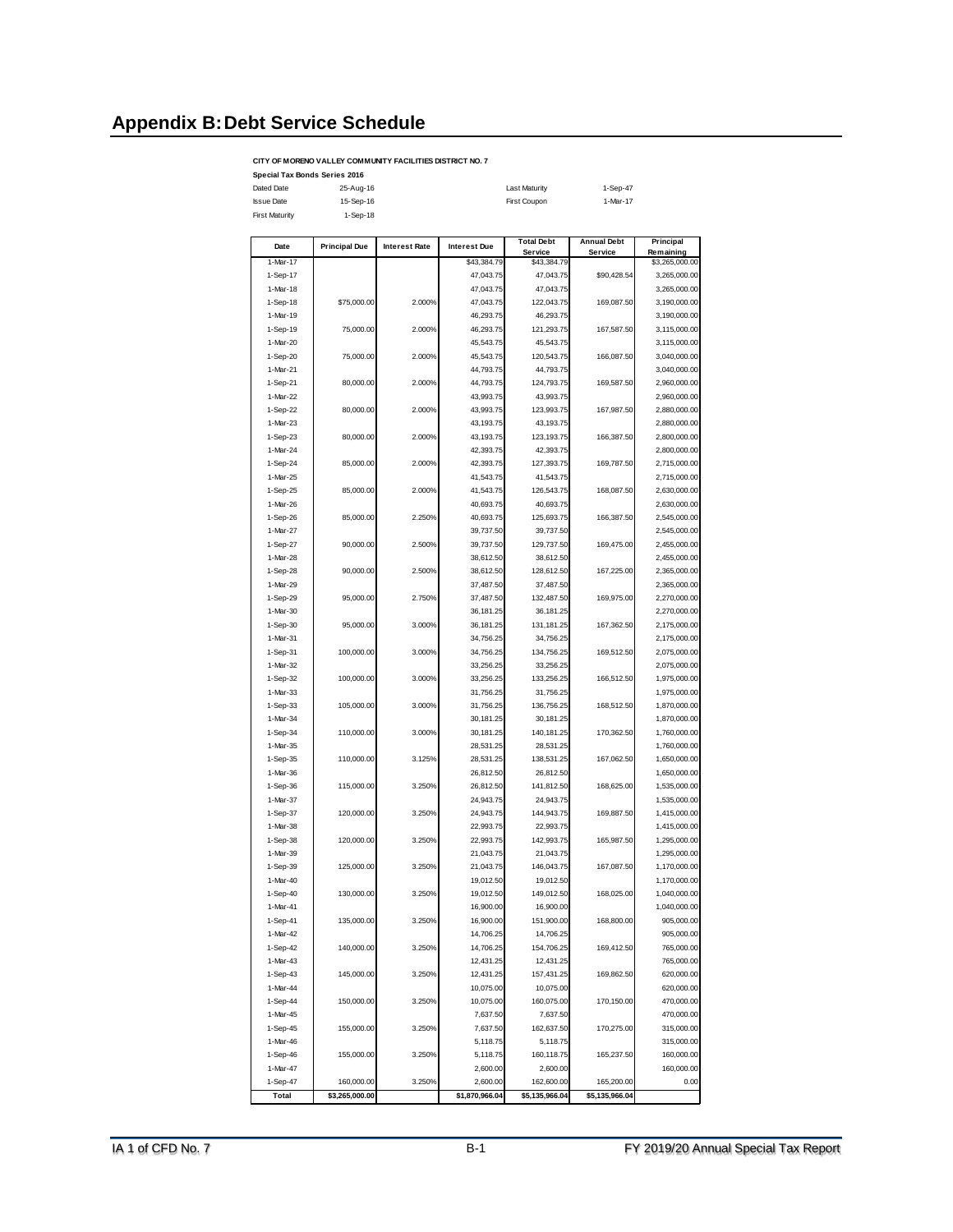#### **Appendix C:District Boundary Map**

<span id="page-20-0"></span>